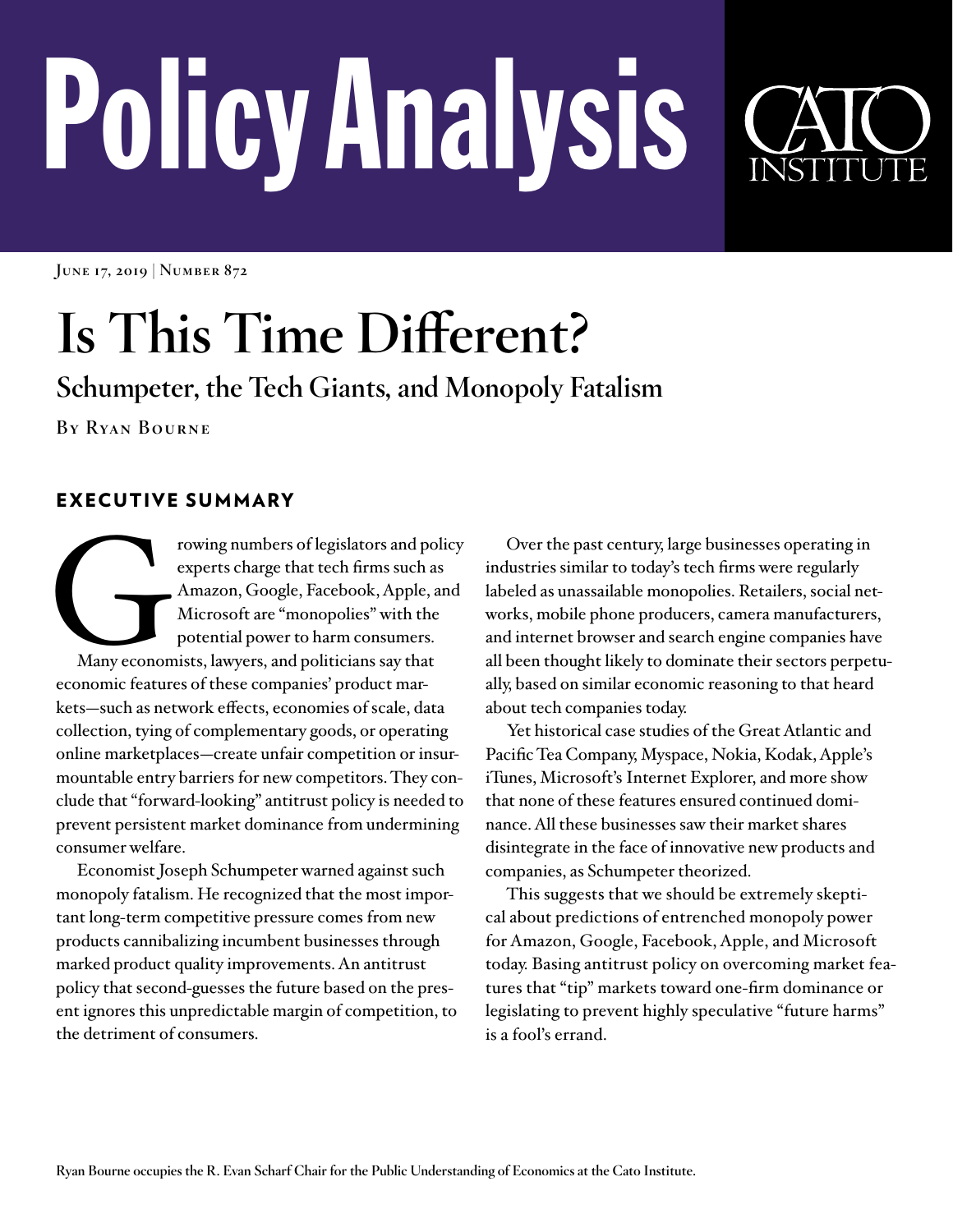**"The tech firms occupy 'psychological monopoly' status in our political**  discourse.

# INTRODUCTION

Tech firms such as Amazon, Google, Facebook, Apple, and Microsoft are regularly and pejoratively referred to as "monopolies"—implying that their dominance harms consumers.<sup>1</sup>

Economists find the certainty of such pronouncements troubling.

The companies are no doubt extremely valuable (see Table 1). But they have become profitable by offering free or inexpensive high-quality products popular with users and customers.<sup>2</sup> The businesses generate vast amounts of consumer surplus, and their true value is undercounted in conventional GDP estimates.3

Even assessing whether the companies have dominant positions is difficult, because this largely depends on how one defines the relevant market. Is Google, for example, competing in the market for advertising revenue, digital advertising revenue, or user search engines? Is Facebook an advertising space seller or a social network? Is Amazon a retailer in individual product lines, an online digital retailer, a marketplace platform, or all three?

The broad sectors in which the firms operate appear contestable over long periods, with dynamic innovation and competition.4 But economic phenomena, such as network effects, economies of scale, and access to extensive data, can create "winner-take-all" markets that

tip toward one company being persistently successful for a period.<sup>5</sup> Even in sectors or subsectors where the firms appear to have very high market shares, then, it's unclear whether this is an efficient outcome given available technologies, or something that poses a genuine future threat to consumers.

What we know for certain is that these tech companies engage in extensive research and development spending and are continually diversifying into new product markets.<sup>6</sup> All regularly outline their fears of being disrupted by insurgent firms and technologies. They compete with one another in serving nonconsumers or the low ends of markets.7 None of this behavior would be expected from entrenched monopolies planning to harm consumer welfare.

Nevertheless, the tech firms occupy "psychological monopoly" status in our political discourse. Commentators seem unable to perceive the possibility of viable substitutes or competitors to the firms at a similar scale either now or in the future. $^8$  Many lawmakers, lawyers, economists, and commentators worry that the large size, value, and extensive conglomeratelike activity of these companies brings a future threat of higher prices, less innovation, and worse customer experiences if left untouched by antitrust authorities.

In her influential article, "Amazon's Anti-Trust Paradox," lawyer Lina Khan

| Largest 0.3. Companies by market capitalization, 1960 2019 |                         |                             |                         |                         |                    |
|------------------------------------------------------------|-------------------------|-----------------------------|-------------------------|-------------------------|--------------------|
|                                                            | 1980                    | 1990                        | 2000                    | 2010                    | 2019               |
| $\mathbf{1}$                                               | <b>IBM</b>              | IBM                         | <b>General Electric</b> | Exxon Mobil             | Microsoft          |
| 2                                                          | AT&T                    | Exxon                       | Exxon Mobil             | Apple                   | Amazon             |
| 3                                                          | Exxon                   | <b>General Electric</b>     | Pfizer                  | Microsoft               | Apple              |
| $\overline{4}$                                             | Amoco                   | <b>Philip Morris</b>        | Citigroup               | Berkshire Hathaway      | Google             |
| 5                                                          | Schlumberger            | Shell Oil                   | Cisco Systems           | <b>General Electric</b> | Facebook           |
| 6                                                          | Shell Oil               | <b>Bristol-Myers Squibb</b> | Wal-Mart                | Wal-Mart                | Berkshire Hathaway |
| $\overline{7}$                                             | Mobil                   | Merck                       | Microsoft               | Google                  | Johnson & Johnson  |
| 8                                                          | Chevron                 | Wal-Mart                    | AIG.                    | Chevron                 | JP Morgan Chase    |
| 9                                                          | Atlantic Richfield      | AT&T                        | Merck                   | IBM                     | Visa               |
| 10                                                         | <b>General Electric</b> | Coca-Cola                   | Intel                   | Procter & Gamble        | Exxon Mobil        |

**Largest U.S. companies by market capitalization, 1980–2019**

Source: ETF Database, Visual History of the S&P 500, for 1980–2010; Finviz.com for 2019, data from May 16, 2019.

Table 1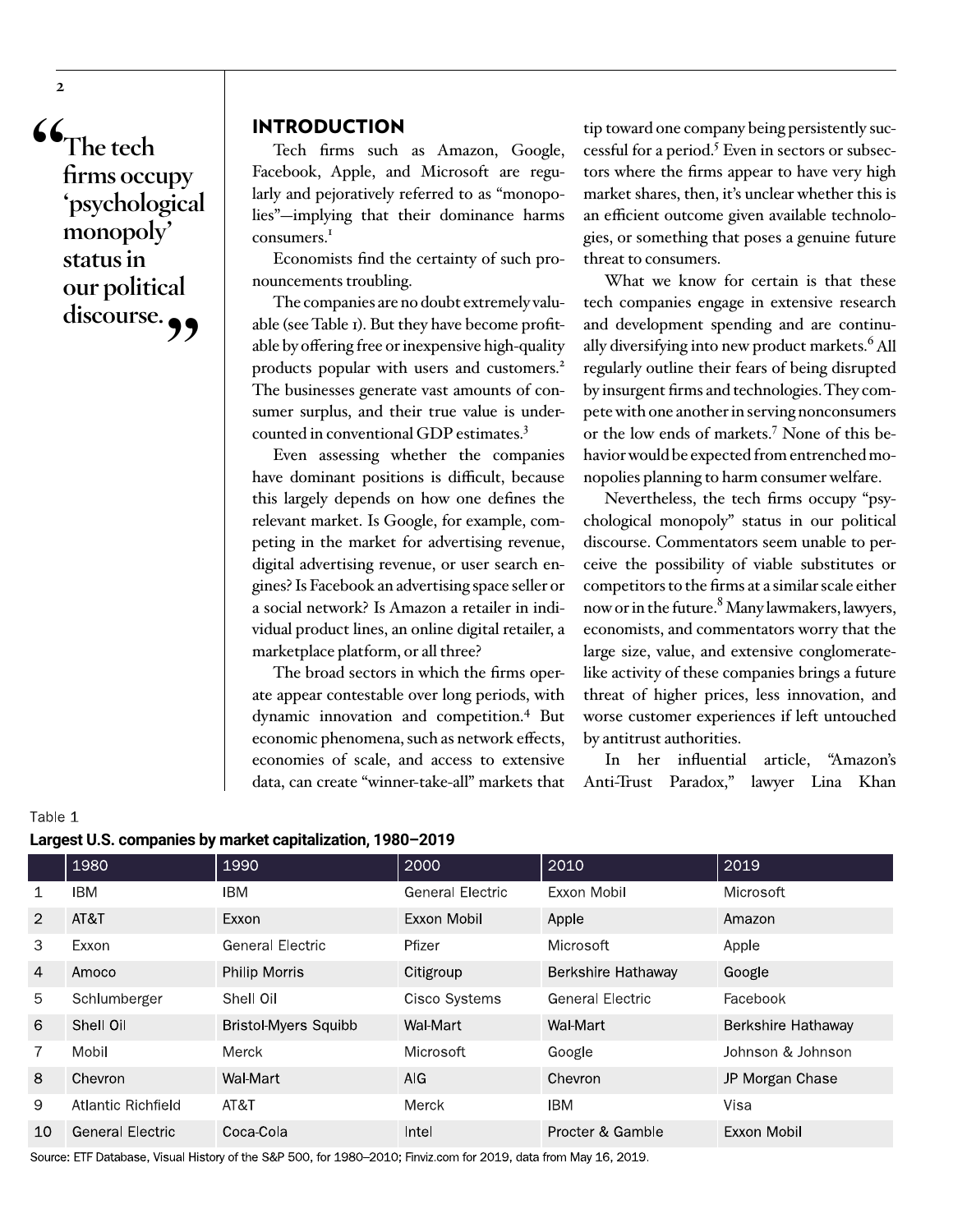explicitly argues that "the current market is not always a good indication of competitive harm" and that antitrust authorities should "ask what the future market will look like."9 In particular, Khan worries that the current "consumer welfare standard" interpretation of antitrust law focusing on the short-term quality, price, and output effects of firm behavior—cannot capture the potential longer-term harm to consumers. Given the future advantages of building a large network or an online intermediary platform, Khan believes companies such as Amazon have an incentive to pursue growth over near-term profits. The result is that they deliver what looks like a great service in a contemporary sense, but their dominance can undermine the competitive process in the long run. This need for antitrust or competition policy to be forward looking was recently echoed by economist Jason Furman in a digital competition review for the UK government.<sup>10</sup>

It is beyond the scope of this analysis to critique Khan's work, or indeed the broader intellectual movement pushing for antitrust policy to consider a host of other policy objectives, including but not limited to "rising inequality, employee wage concerns, and the concentration of political power."11 Much of the current debate is baffling, with different schools arguing about how to interpret existing laws rather than determining what the law should be from first principles. Instead, this paper will limit its focus to one aspect: the call for antitrust policy to be forward looking.

Given that a quarter century ago Facebook, Google, and Amazon did not even exist, such a task is unenviable. As the great Austrian political economist Joseph Schumpeter argued, it is difficult to predict future developments of companies and technologies. The only way to properly judge the effectiveness of market capitalism and associated policy is to review it retrospectively. In *Capitalism, Socialism, and Democracy*, Schumpeter writes, for example:

Since we are dealing with a process whose every element takes considerable time in revealing its true features and ultimate effects, there is no point in appraising the performance of that process *ex visu* [from its appearance] of a given point of time; we must judge its performance over time, as it unfolds through decades or centuries.<sup>12</sup>

Schumpeter is famous for coining the term "creative destruction" to describe the process through which firms innovate to capture consumers, in turn achieving market share, only to be eventually usurped themselves. Too often, he argues, we think about market competition too statically. We utilize a textbook understanding of it—a notion of similar firms competing for sales of largely undifferentiated products. Schumpeter recognized that what really drives the economy over time is the development of "the new commodity, the new type of organization—competition which commands a decisive cost or quality advantage and which strikes not at the margins of the profits and the outputs of the existing firms but at their foundations and their very lives."<sup>13</sup>

The rest of this paper uses Schumpeter's astute observations and historical examples to warn against monopoly or technological fatalism in relation to tech firms today.

Looking back over the past century, it reviews case studies of businesses in industries related to today's tech giants (retail, social networks, mobile, photography, music, browsers and search engines), themselves widely considered unassailable "monopolies" or potential monopolies, that in some cases faced resultant antitrust lawsuits or investigations. In many of the examples, there are uncanny parallels in the economic arguments used to justify policy action. Problems identified include the supposedly insurmountable barriers created by network effects, economies of scale, predatory pricing, bundling the sale of a product to a complementary good (tying), or a company's acting as an intermediary marketplace for competitors to its own products. In every case, the monopoly pessimism associated with these claims ultimately proved ill founded: new

**"This paper will limit its focus to one aspect: the call for antitrust policy to be forward**  looking.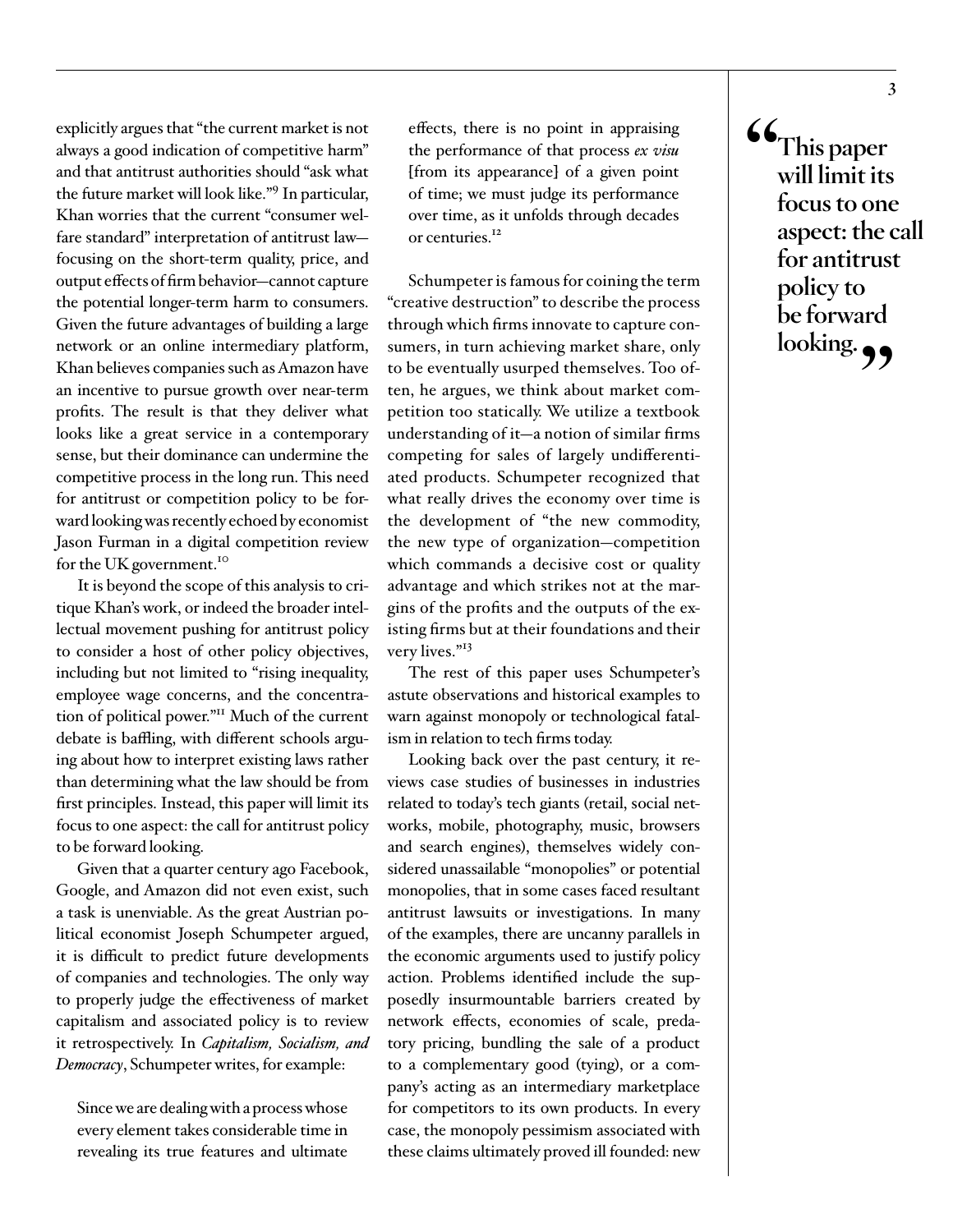**"Fears of entrenched monopoly power echo through time, often using near-identical arguments to those used against the tech**  giants.

**4**

technological innovations or rival competitors with differentiated products knocked the firms from their supposedly dominant position.

When it comes to industrial change, past performance is not necessarily an accurate guide to future outcomes. This time the tech firms might buck historical trends, as Furman argues, owing to their scale, the enhanced ease of data collection, and their acquisition strategies. But historical research suggests that press coverage of the emergence of supposed monopolies is much more extensive than that of the same businesses' disappearance.14 The past century is replete with warnings of "this time is different." Fears of entrenched monopoly power echo through time, often using near-identical arguments to those used against the tech giants today.

# THE GREAT ATLANTIC AND PACIFIC TEA COMPANY (A&P)

The Great Atlantic and Pacific Tea Company—A&P—was the Amazon of its day.15 The company revolutionized retail, disrupting the grocery sector into the chainstore model that evolved into the modern supermarket. In doing so, it was accused of all the charges currently leveled at Jeff Bezos's tech company. This included accusations it was harming local economies by usurping sole-proprietor retailers, engaging in predatory price cutting, giving preference to its own products over those of rivals within its marketplace, and exacting "unfair" monopsony pressure on wholesalers and suppliers.

In the 19th and very early 20th centuries, customers purchased their groceries from small, independent (often specialist) retailers, such as butchers and bakers. Goods were usually sold on credit and often delivered to customers, having been obtained wholesale by retailers from (often corrupt) jobbers and middlemen. This low-volume, high-cost, expensive distribution model meant relatively high grocery prices for customers.

A&P completely overturned this. It standardized its stores and went about vertically integrating food production in areas such as bakeries, canneries, and dairy plants, producing its own brand of products. It founded its own distribution network of trucks and shifted to a cash-and-carry model. For products it did not produce, it bought directly and in bulk from food producers, obtaining discounts for regular, predictable custom and savings from cutting out the middlemen. Consumers overwhelmingly benefited from these cost reductions through lower retail prices. One estimate suggests chain-store prices were 4.5 to 14 percent lower than traditional grocers'.<sup>16</sup>

As a result, throughout the 1920s and early 1930s, A&P (and, indeed, other chain stores that replicated its techniques) saw explosive growth. Marc Levinson's biography of A&P estimated that by 1929, it "owned nearly 16,000 grocery stores, 70 factories, and more than 100 warehouses. It was the country's largest coffee importer, the largest butter buyer, and the second-largest baker."<sup>17</sup> Elsewhere, its store numbers reportedly increased from 4,244 in 1919 to 14,926 by 1935—leaving it with more stores than its next four chain-store competitors combined (see Figure  $I$ ).<sup>18</sup> During that period, the market share of the top five chain stores in 1935 had increased to 25.7 percent from just 4.2 percent in 1919.

As A&P and others blew away competitors and displaced or squeezed wholesalers, they suffered blowback that would sound familiar today to those who have followed the media coverage of Amazon's impact on bookstores and other retailers. As early as 1928, chain stores such as A&P were slammed by the Virginia Wholesale Grocers' Association for "their effort to create monopoly, by attempting to freeze out the independent wholesaler and retailer with indiscriminatory cut prices of standard advertised merchandise and advertising these prices as bait to the public, thereby monopolizing local business."19 Critics denounced the effects of chain stores on traditional grocery sellers, and lamented A&P's market power and use of hard data collected from sales across the country—allowing it to regionally vary products held in stores.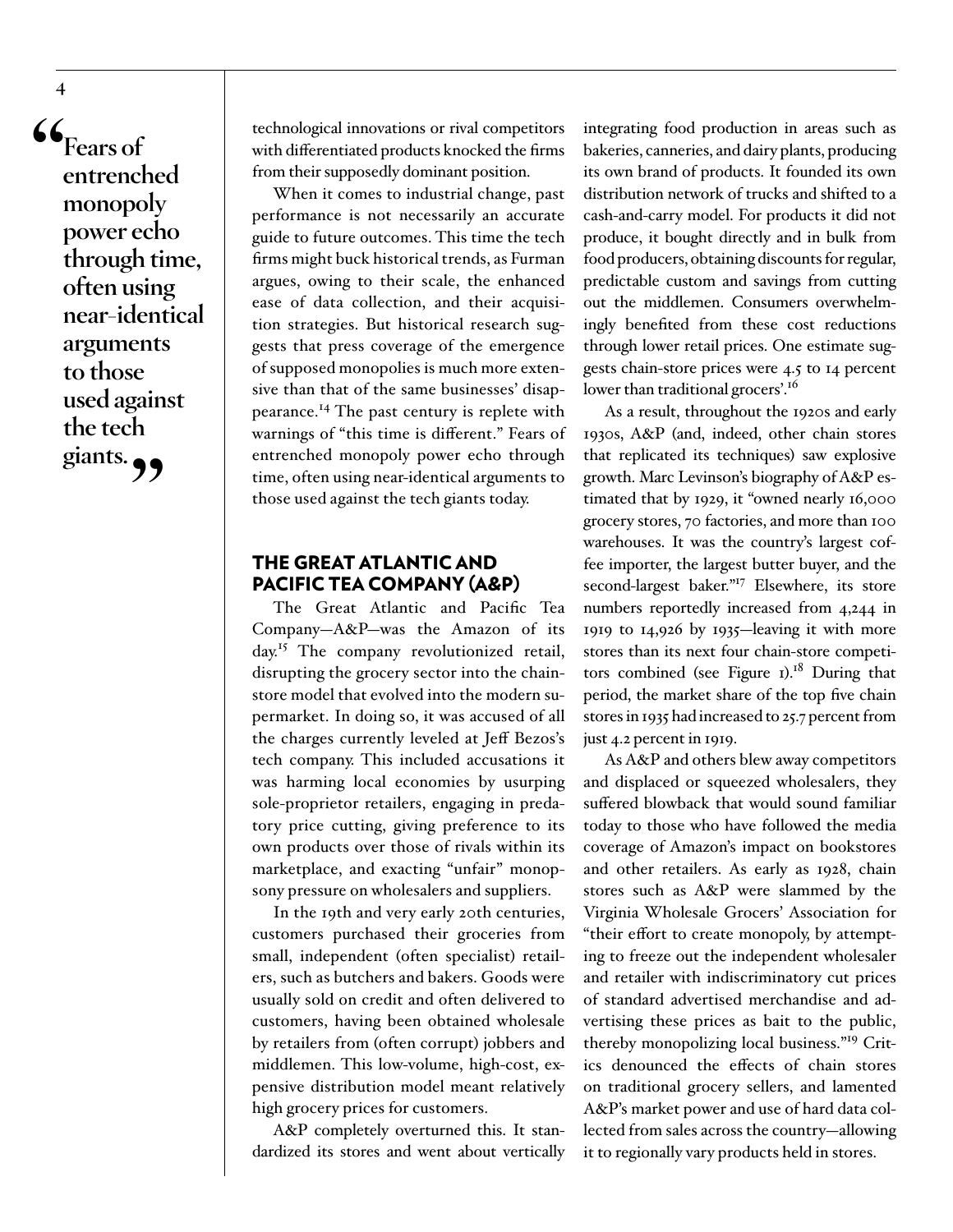

 $\mathbf{G}_{\text{It is now}}$ **widely acknowledged that the Robinson-Patman Act, though notionally still on the books, is mostly** 

**unenforced, and for good**  reason.

Source: Paul Ellickson, "The Evolution of the Supermarket Industry: From A&P to Walmart," chapter 15, *Handbook on the Economics of Retail and Distribution* (Cheltenham: Edward Elgar Publishing, 2011), pp. 368–91.

By 1936, the lobbying for protection from traditional retailers and wholesalers had resulted in a policy backlash. State and local taxes and price control laws had been imposed on chain stores and wholesalers with the intention of propping up other independent retailers and the wholesalers. The Robinson-Patman Act of that year—originally known as the Wholesale Grocer's Protection Act—prohibited wholesalers from offering different prices to different buyers except in ill-defined circumstances, disabling the consumer-friendly deals A&P could demand down the supply chain, in turn hitting A&P's profitability and raising retail prices. Similar to the way some commentators advocate with tech giants today, these two senators pushed for an industry-specific chain store tax in 1938 and 1939, which, had they not failed to get it passed, almost certainly would have raised consumer prices significantly, or else driven A&P out of business entirely.<sup>20</sup>

It is now widely acknowledged that the Robinson-Patman Act, though notionally still on the books, is mostly unenforced, and for good reason. But after its introduction, A&P

and other chain stores were already trying to keep up with the disruption to their profits from the proliferating big-box supermarkets and were themselves engaged in substituting toward that model. The barrage of economic illiteracy from antitrust authorities did not help them in transitioning.

In 1940, A&P came under more pressure from government for engaging in "price discrimination" between regions.<sup>21</sup> By 1946, A&P had been found by federal judge Walter C. Lindley to be in violation of the Sherman Act, not because it had actually raised prices or excluded competition, but because the "power exists to raise prices and exclude competition,"22 which stemmed from A&P's dominance in some cities. The company had been criminally prosecuted on spurious economic grounds in regard to supposed predatory pricing and buying power over wholesalers and because of its vertical integration. There was no evidence this had harmed consumers, but it had harmed its competitors.

A&P fought back, and in 1949 took out advertisements in 2,000 newspapers asking, "Do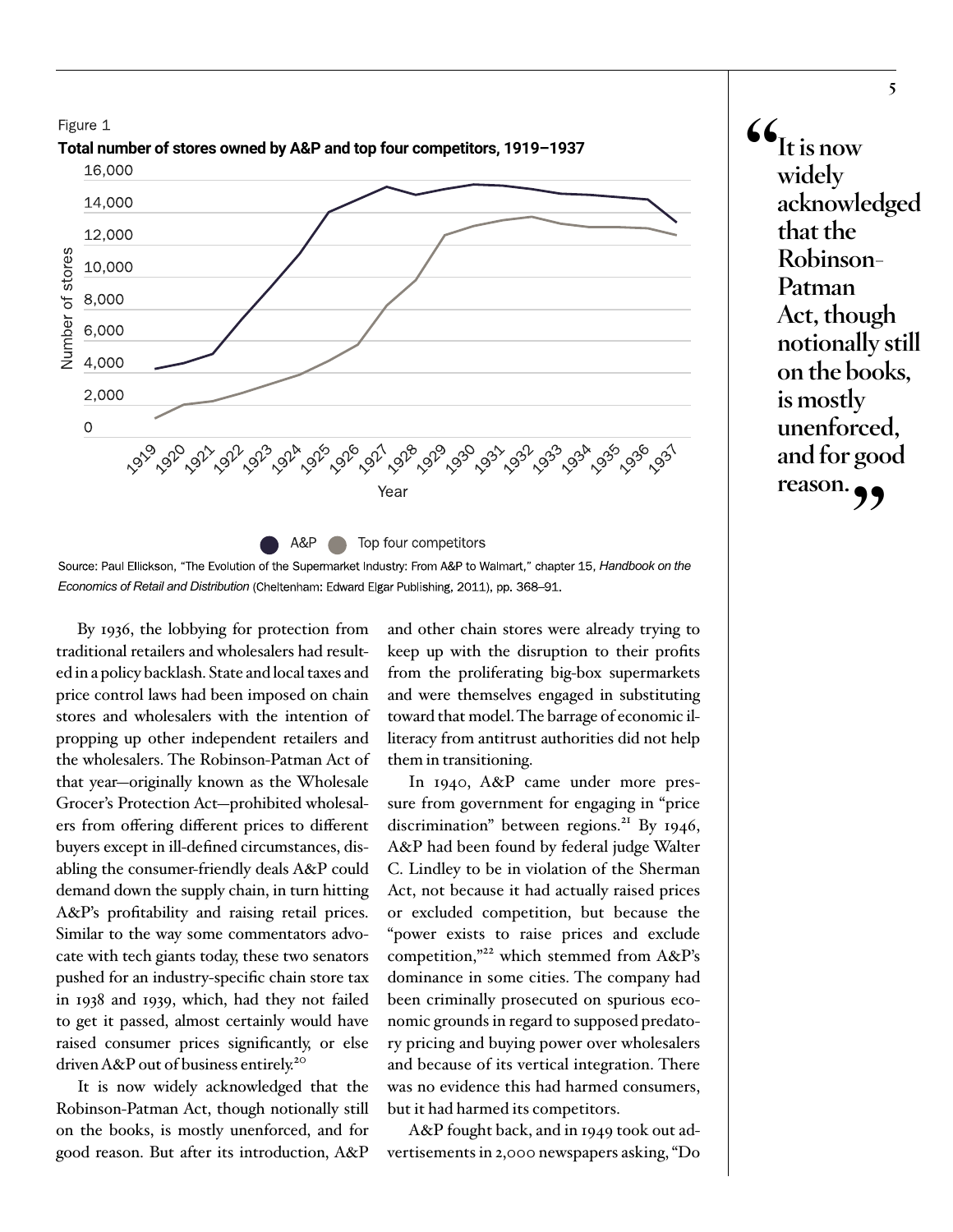**"Keegan and Barrett argued that social networks inevitably tend toward monopoly because of the extensive network**  effects.<sub>99</sub>

the American people want A&P out of business?" One ad stated:

Do they want to continue to enjoy lower prices and better living, or do they want to break up A&P? . . . Nobody has ever shown we have anything even approaching a monopoly of the food business anywhere. Nobody has ever said we charge too high prices—just the opposite. . . . If the antitrust lawyers succeed in destroying A&P, the way will be cleared for the destruction of every other efficient largescale distributor.<sup>23</sup>

The case against A&P was upheld, though, and the federal government sought the company's breakup before eventually settling for A&P's closing some parts of its brokerage business that sold products (for some reason, deemed unfairly) to rivals.

A long and winding downturn in fortunes followed. Some pin this failure on the antitrust proceedings distracting the company from its core business. But the truth is chain stores themselves were disrupted by big-box warehouse-like supermarkets, the rise of television promoting national brands for certain products, and the significant reduction in transportation and refrigeration costs in the postwar era, which changed the types of stores consumer preferred. Creative destruction then came in the form of stores embedded within shopping center locations, the introduction of nongrocery products to supermarkets, and then later again, with the rise of IT, big data, and revolutions in logistics. Over time, A&P simply failed to keep up with these changes and was disrupted in the same way it had disrupted the grocery retailers of the early 20th century. The company filed for Chapter II bankruptcy twice—in 2010 and  $2015.^{24}$ 

# MYSPACE

"Will Myspace ever lose its monopoly?" asked Victor Keegan in the *Guardian*'s technology section in early 2007.<sup>25</sup> The journalist was

riffing off a TechNewsWorld article by John Barrett that claimed Myspace was not just a monopoly, but a natural one.<sup>26</sup>

The arguments for such claims were similar to those made about Facebook today. Keegan and Barrett argued that social networks inevitably tend toward monopoly because of the extensive network effects associated with social media. The time invested in uploading content, coupled with the product's utility rising with the number of users on the network, supposedly made Myspace's dominant position unassailable.

This was particularly true, Barrett argued, because Myspace had more unique users than other social media platforms at the time, including Yahoo 360, Friendster, and Facebook. Keegan even implied (ironically, given trends since) that the time and effort required by social network users to upload content meant that social network websites were much "stickier" than search engines such as Google, where just one click could take someone to a competitor's site.

Myspace had been founded in 2003 and quickly saw a rapid expansion of users. The website was a social network with individual profiles, creating networks of friends and opportunities to embed or connect to music.

Observing its explosive growth, Rupert Murdoch's NewsCorp bought the site in 2005 for \$580 million, and just a few months after the acquisition agreed to a \$900 million advertising revenue contract with Google. The *Financial Times* reported that "within 15 months of the acquisition, revenues had leapt from about \$1m a month to \$50m a month." By June 2006, the site was the most visited in the United States, overtaking Google.<sup>27</sup>

In early 2008, the web measurement firm Hitwise estimated that Myspace enjoyed 73.4 percent of all traffic on social networking sites.<sup>28</sup> At its December 2008 peak, the site attracted 75.9 million monthly unique visitors in the United States alone—about a quarter of the country's entire population.<sup>29</sup> So widespread was the perception of its market dominance that LiveUniverse (a company that produces

**6**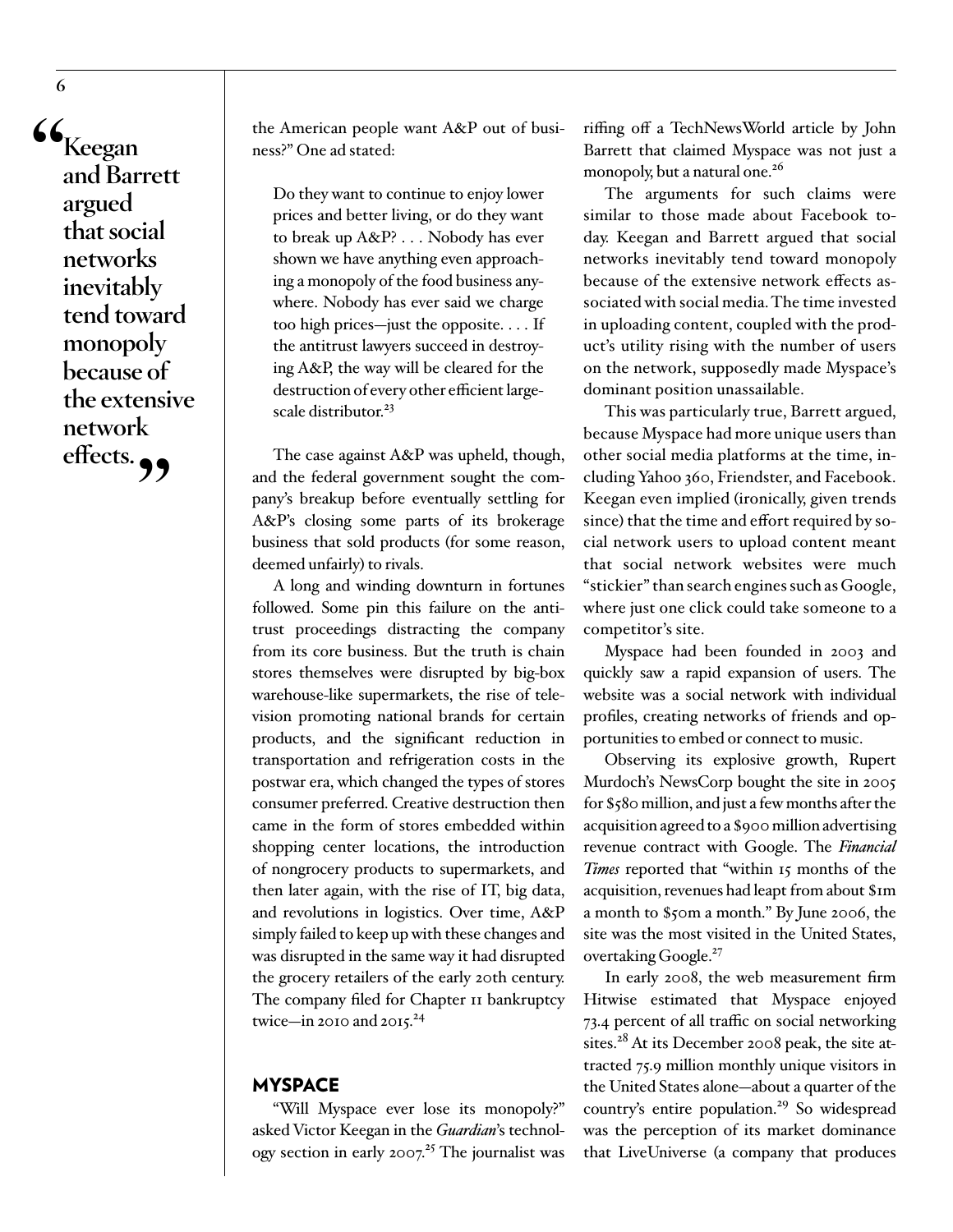and distributes corporate videos) brought and lost a case against Myspace alleging it had monopoly power. LiveUniverse accused Myspace of engaging in exclusionary conduct simply for refusing to deal with the firm (a charge sometimes invoked against today's tech giants).30

Yet by the time Keegan and Barrett penned their articles, there was a new competitor on the rise. By 2008, Myspace had already been overtaken in the number of worldwide users by Facebook.<sup>31</sup> By May 2009, Myspace had been overtaken by Facebook in unique U.S. visitors too. The *Financial Times* estimated that Myspace's overall market share fell to just 30 percent by the end of  $2009$ .<sup>32</sup>

A more user-friendly interface on Mark Zuckerberg's site, and a less cluttered advertising space allowing more onsite innovation, spurred Facebook's rapidly rising user numbers. Facebook also adopted an email address importer tool that boosted user rates, accelerating its own network effects. Since that time, Myspace has never really recovered.

By 2016, Myspace was estimated to have just 15 million unique global visitors per month; with 5.5 million unique visitors from the United States.<sup>33</sup> In February 2018, global monthly traffic fell further, to just 7.6 million visits per month.34 Myspace was back in the news in March 2019 when it announced that a server migration error had lost "any photos, videos and audio files" uploaded to the site before 2016.35

Network effects certainly make competing with existing firms more difficult for those producers selling very similar products or services at a given point in time. But while those effects might tip a market toward one firm enjoying extraordinarily high market share, the Myspace example shows that network effects need not create insurmountable monopolies, not least because competition can still occur "for the market."

These days, accusations of the "monopolization" of social networking by Facebook are undermined by extensive evidence of users multihoming (i.e., actively using a number of platforms at once). Facebook and others are constantly looking for new ways to improve

their offerings to maintain active users too, including recent promises about improving privacy.

Importantly, the Myspace history shows that the very network effects that lead to massive growth can also lead to a rapid demise when a superior product comes along. All social networks face a difficult balancing act between providing an attractive and innovative user experience, on the one hand, and monetizing the platform by competing for the real "customers"—digital advertisers—on the other. The Myspace example shows the degree of interdependence between the two. Getting the balance wrong can have significant consequences.

# NOKIA

In discussion about the tech giants, Apple's dominance in the U.S. mobile vendor market is often taken for granted.<sup>36</sup> It shouldn't be. Just 12 years ago, on November 13, 2007, *Forbes* ran a front cover entitled "One Billion Customers— Can Anyone Catch the Cell Phone King?"37 The article was referring not to Apple, but to the growing global dominance of mobile handset company Nokia.

In 2007, the Finnish firm sold approximately 430 million mobile handsets worldwide estimated to be equal to the volume sold by Motorola, Samsung, and Sony Ericsson combined. It self-reported that it had a 40 percent market share of the global handset market, including over half the smartphone market.<sup>38</sup>

Though its U.S. footprint at the time was much smaller, the company itself had grand plans to expand into internet services on its handsets and become as big a global brand as Google or Yahoo! The *Forbes* story confidently pronounced that given its investment in location services and other apps, "no mobile company will ever know more about how people use phones than Nokia." Today, it is Apple's extensive data collection, through mobile and other sources such as Echo spots, that regularly causes gnashing of commentators' teeth.

"Mobile Monopoly?" Germany's *Der Spiegel* asked in January 2008, as it reported "Nokia

**"The** *Forbes* **story confidently pronounced that . . . 'no mobile company will ever know more about how people use phones than**  Nokia.'<sup>99</sup>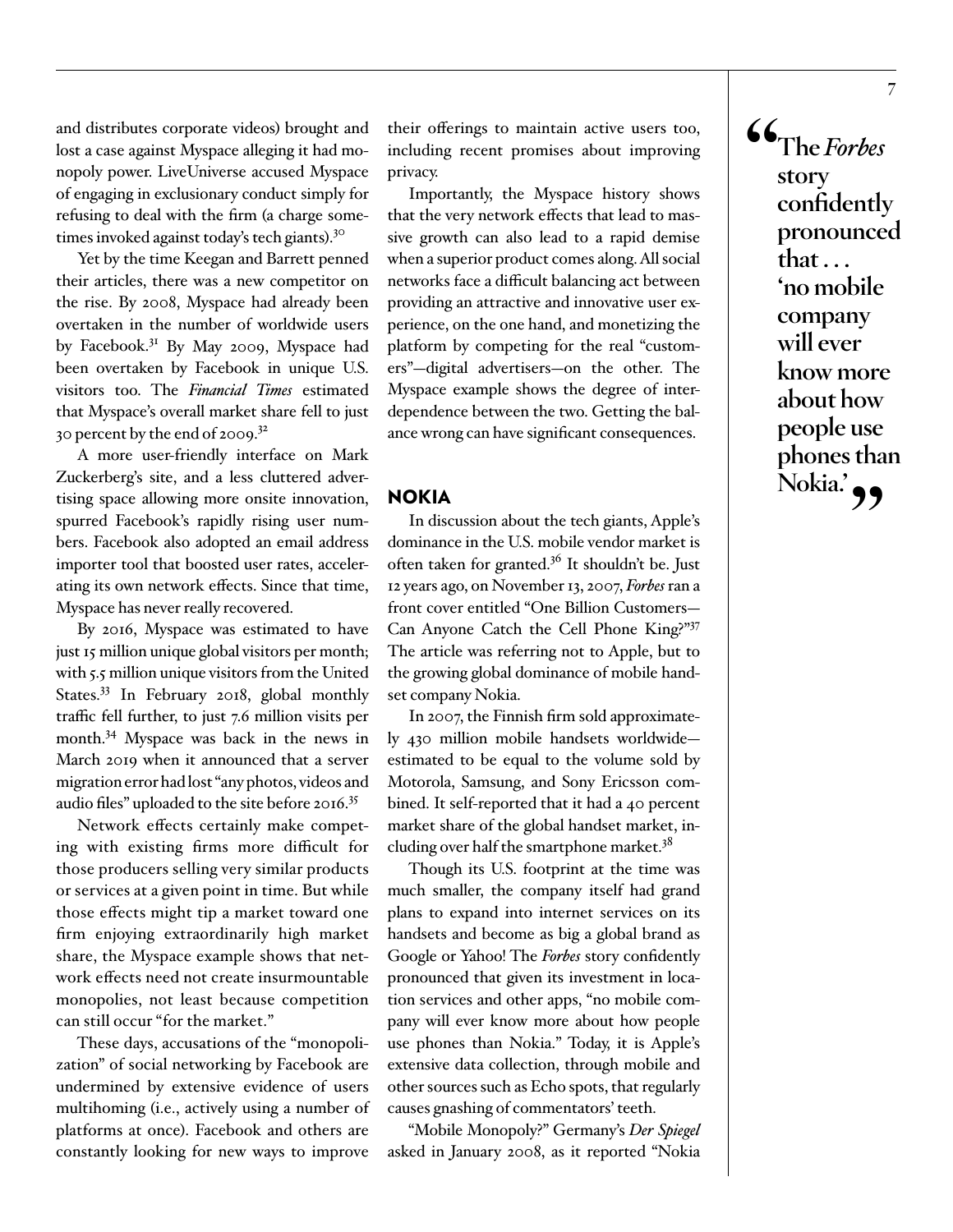**"Nokia didn't have the technological competence in software to counter Apple's iPhones and Samsung's Android**  phones.<sub>?</sub>

Rockets Past Rivals."39 According to the newspaper, the sheer volume of phones sold by Nokia was creating economies of scale that would act as a significant barrier to entry for rivals. The higher profits generated through these unit cost savings were generating "more money to invest in research and development," it was said, making it "very difficult for competitors to manufacture as many different models of phones as cheaply and still make a profit."

That, of course, was written just after the launch of the Apple iPhone, described as a "wild card" in the mobile-phone industry in these articles. The iPhone was a much more expensive product than Nokia's top range N95 at the time. But it was becoming increasingly recognized that Nokia's operating system was no match for Apple's app-based platform.40

Nokia's strength was in hardware, but Apple advanced into the sector by shifting the key dimension of competition toward software. Nokia had become a market leader, launching the first smartphone in the 1990s

and ploughing money into research and development, even producing prototypes for internet-enabled touchscreen technologies. But it did not foresee the importance of apps to the appeal of the phones until it was too late.<sup>41</sup> That recognition led to a host of managerial recriminations and soul-searching. Yet Nokia didn't have the technological competence in software to counter Apple's iPhones and Samsung's Android phones.<sup>42</sup>

Looking at the global market shares of these three firms for the past decade shows this clearly. In Q4 2009, Nokia still had a 38.6 percent global market share in sales.43 Apple had accelerated to 16.1 percent, while Samsung was a bit player with just 3.3 percent. By Q1 2012 though, Nokia had dropped to just 8.2 percent of the global market, while Apple and Samsung combined had 53.3 percent of the market (see Figure 2). Since then the large Chinese players such as Huawei and Xiaomi have diluted these global market shares, but Apple and Samsung were still estimated to have a combined global







\*Data only includes specific market share of top five vendors. Nokia was one of the top five vendors until 2012 Q2, after which Nokia market share is included in others.

Source: IDC Worldwide Quarterly Mobile Phone Tracker, 2010–2018.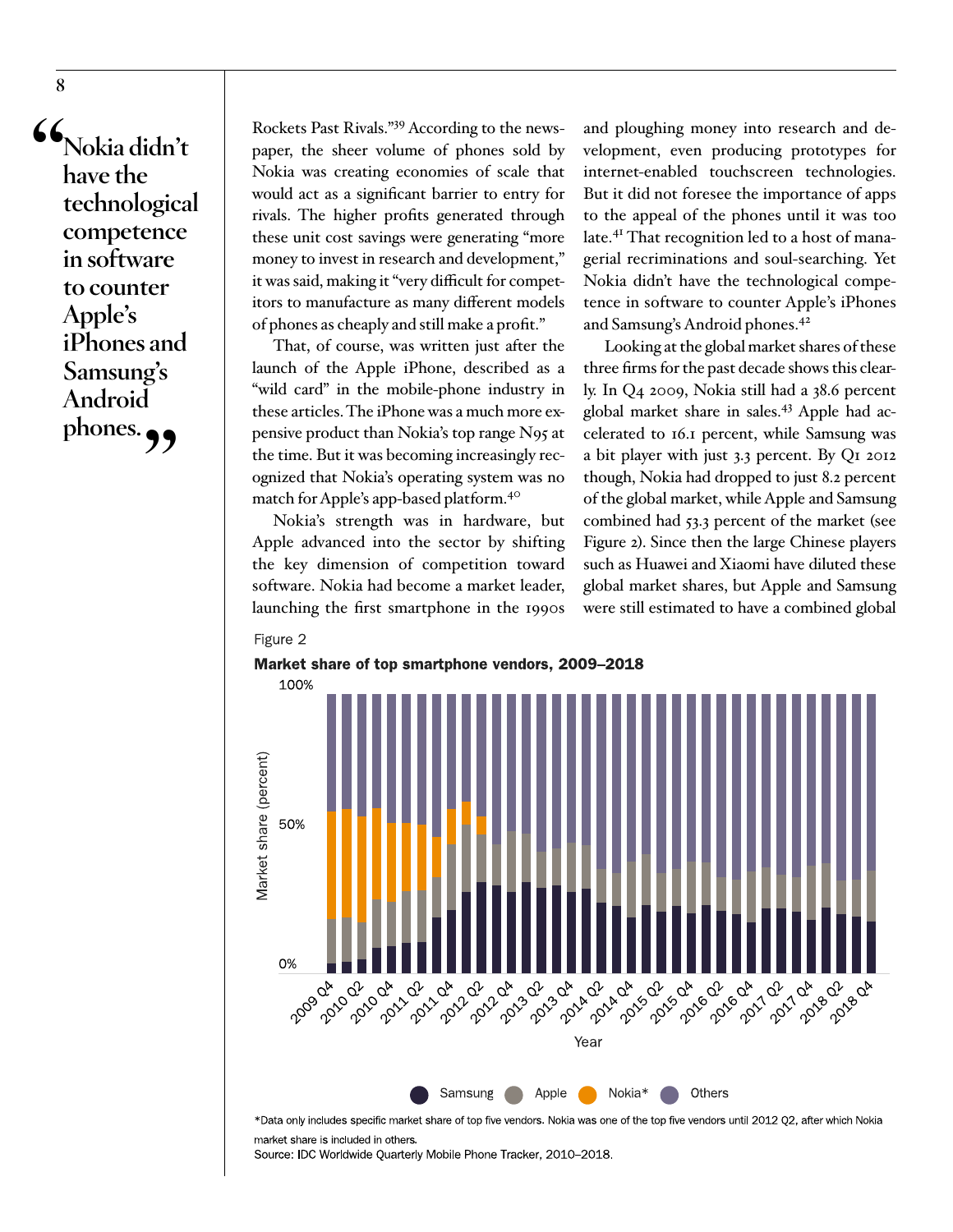market share of 36.9 percent in Q4 2018. In the United States, their combined market share is higher still, at 79 percent (55 percent Apple and 24 percent Samsung).

Microsoft bought out Nokia in 2013, at a time when it had just 3 percent global market share and its market capitalization had fallen to a fifth of what it was in 2007.<sup>44</sup> The story of how the company was completely usurped by Apple and Samsung suggests that present economies of scale are no barrier to a fundamentally better product outcompeting on the strength of its quality or new features, irrespective of price. Competition in the mobile market used to be along the hardware dimension. Now it occurs primarily across the software dimension on smartphones. Who knows how the market will develop in future?

# KODAK

So dominant had Kodak been in the filmand photo-processing business through much of the 20th century that eventually a beautiful image or scene was commonly referred to as "a Kodak moment," after one of the company's advertising campaigns.45 Modern echoes of this can be found in the internet search engine market, where searching online for a product is commonly referred to using the verb "to Google."

As with Google and search engines, Kodak really was the personal photography industry for a sustained period. It was the first to pioneer mass-market cameras and set up a business model that incorporated the whole film, photo development, and printing value chain. In 1976, Kodak was estimated to have 90 percent of the U.S. film market and 85 percent of the market for cameras. The firm had built a successful model predicated on film and processing sales delivering high revenue, allowing the company to sell camera units at relatively low prices.46

This dominance in film was particularly long-lived. As far back as 1923, the Federal Trade Commission had filed a complaint against Kodak on the grounds of conspiracy of restraint of trade. A contemporaneous

*Time* article remarked that "the company had manufactured and sold, up to March 1920, 94 percent of all film, and sold 96 percent of all film, produced in the United States."<sup>47</sup> The company was also regularly described as a monopoly. In 1978, a federal jury even labeled the company a monopolist in the color print paper amateur photography business, albeit not finding the company guilty of obtaining that position unlawfully.<sup>48</sup>

Kodak's domestic position in photography was even more dominant than Apple's position in the mobile vendor market today. Yes, Kodak faced challenges from other competitors such as Fujifilm and camera manufacturers such as Olympus and Nikon. But, like Apple, Kodak was an innovative firm, developing new products in competitive submarkets, including instant and single-use cameras.

Fujifilm, in particular, began competing aggressively against Kodak in the late 1980s and 1990s, capitalizing on the rise of big-box retailers replacing film and photography stores. These new retailers were squeezing manufacturers and demanding a broader range of products for their shelves. The Japanese company engaged in robust marketing and generated extensive price competition in the late 1990s, which ate into Kodak's market share.49

But it was a new type of product—the consumer digital camera—that completely revolutionized the industry and led to a decline in Kodak's fortunes. Rather than sending off a raft of film images to be developed, this new technology meant customers were now able to review shots on camera, upload to a computer to save or edit, and ultimately print or share with others through email or the internet. Digital photography was instantaneous and safer to store. Complementary services sprang up, delivering inexpensive printing, copying, or sharing of digital images from a range of photofinishing companies, many of which developed products better suited to digital material than Kodak.

Kodak was never able to fully embed itself in this digital marketplace, despite one of its engineers—Steve Sasson—having invented the

 $\mathbf{G}_{\text{It was a}}$ **new type of product—the consumer digital camera—that completely revolutionized the industry."**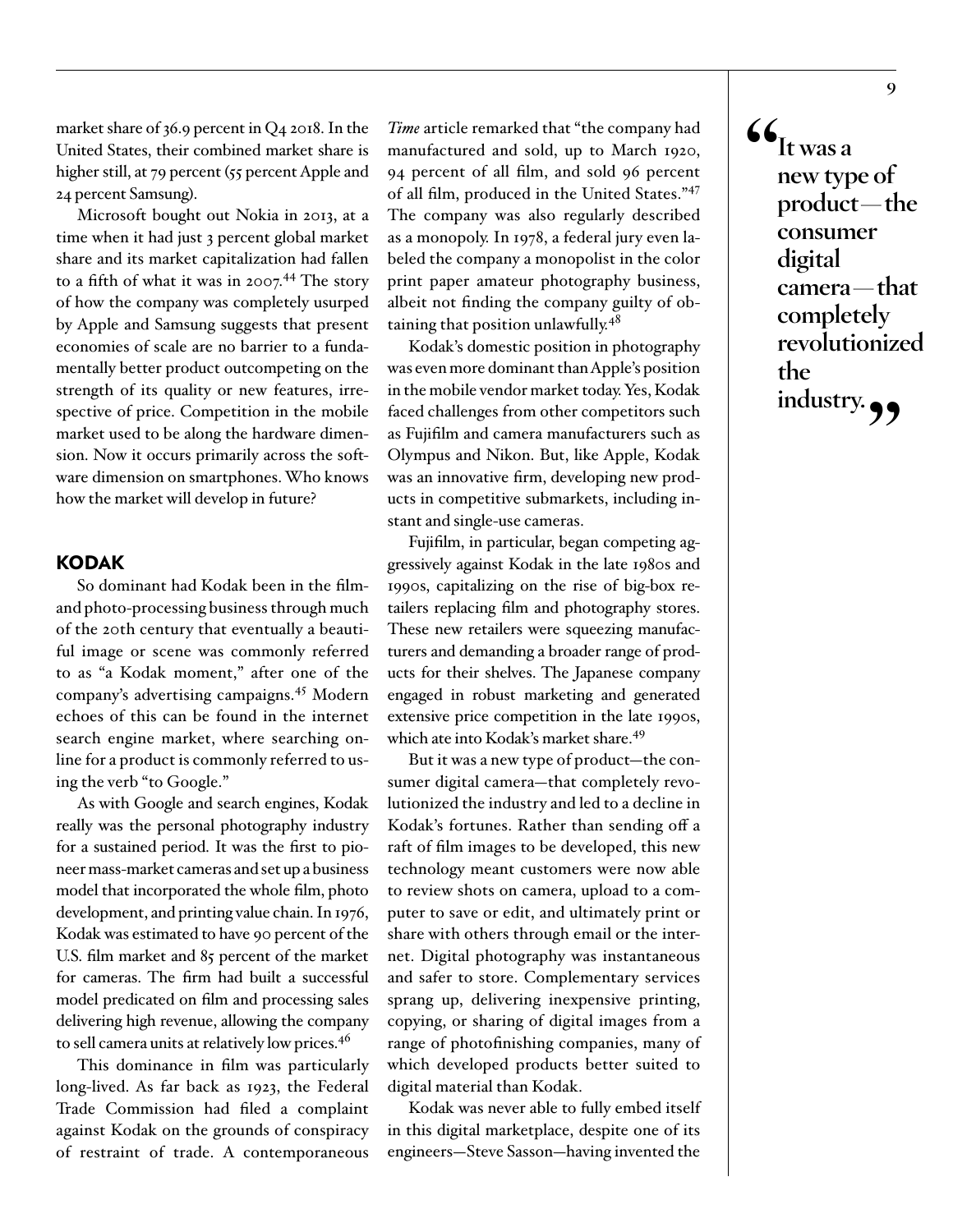**10**

**"It was a classic case of an incumbent being slow and misjudging the scale of changing consumer**  demands.

first digital camera back in 1975. In fact, the company had engaged in extensive research and development into the digitization of photography for decades, but it used the insights to serve niche high-end markets rather than the mainstream amateur photography industry.50 The story here is not about consumers no longer wanting to take pictures, just as Nokia's fall was not evidence of consumers giving up on mobile phones. What happened with Kodak was that the technology had shifted from chemical film to digital electronics, in turn creating demand for new types of products.51 So dependent had Kodak's business model been on film and film processing that the company found it hard to shift corporate culture and truly embrace the digital world. The specialists it employed were, overwhelmingly, experts in film- and photo processing. Indeed, there appears to have been internal resistance to going all in on the digital technology that would cannibalize the traditionally profitable business.<sup>52</sup> That reluctance, plus underestimation of the growth prospects

of the digital market, left Kodak playing catchup to rivals when it made its big push into the digital market in 2001. It was a classic case of an incumbent being slow and misjudging the scale of changing consumer demands.

Under pressure from the digital threat, Kodak had cut film costs and cycle times, but by 1997 digital camera sales were exploding for new competitors, especially those from Japan. Film camera sales had peaked in 2000 before starting a precipitous decline. They were overtaken by digital camera sales by 2005 (Figure 3 shows similar trends for shipments rather than sales, albeit with the overtaking by digital cameras occurring earlier).53 By then, Kodak found itself in a crowded market. It didn't appear to appreciate how the internet would shape the industry either, further depressing the need for film or even the digital kiosks the company had invested in within traditional stores.

Since the middle of the first decade of the 2000s, of course, the industry has been completely disrupted once again by smartphones containing digital cameras and associated

#### Figure 3

#### Total shipments of film and digital cameras, 1990–2018

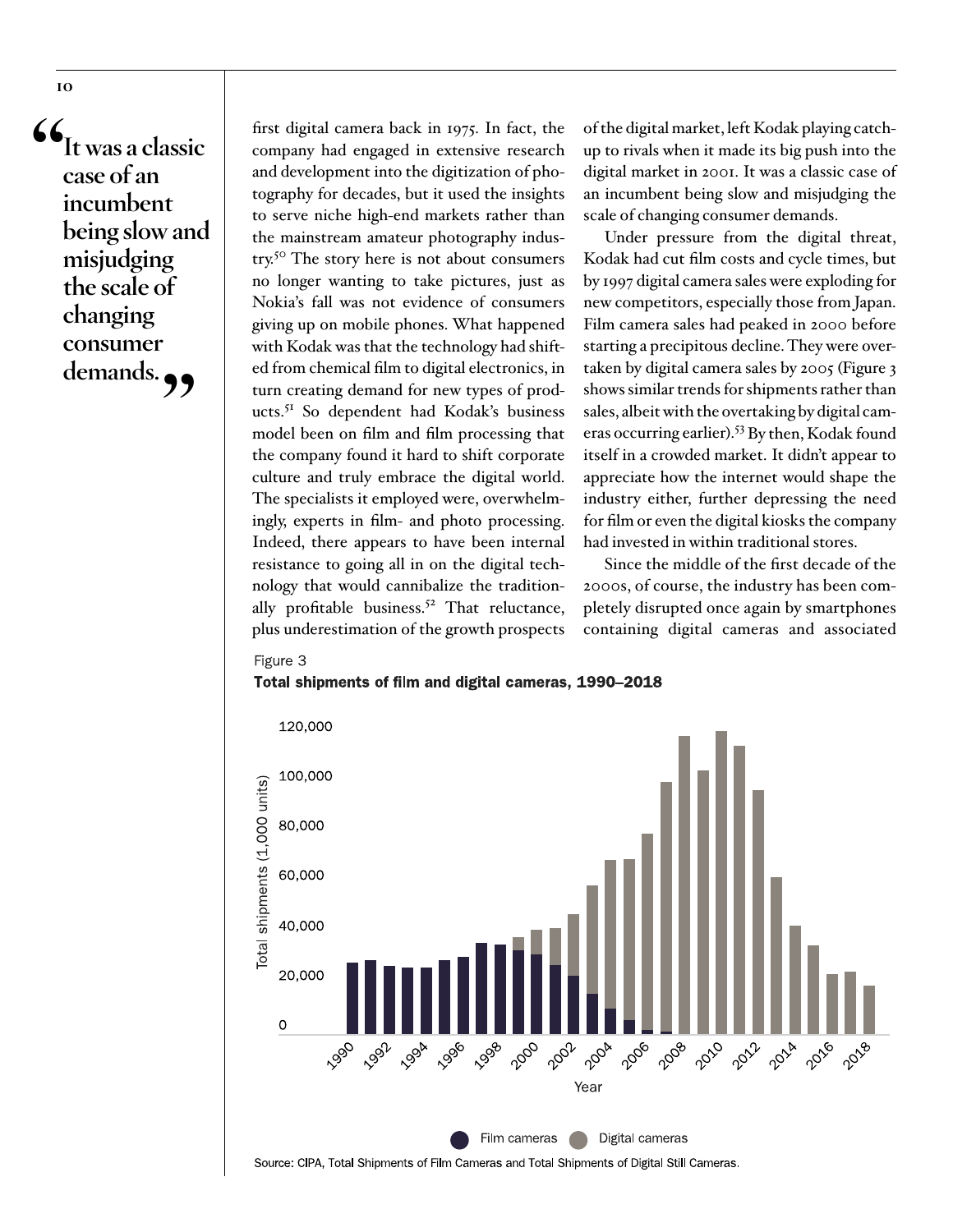apps such as Snapchat and Instagram. Digital camera shipments worldwide peaked in 2010 and sales have fallen by 80 percent since.<sup>54</sup> In the United States, industry estimates show that digital camera sales volumes themselves have fallen from 14.5 million in 2010 to 4.8 million in 2018.<sup>55</sup>

At the start of 2012, Kodak filed for bankruptcy.56 It announced that it would leave the digital photo capture market to focus on the business printing market. The company sold some of its digital imaging patents. Kodak is now back out of bankruptcy and focuses largely on business packaging, printing, and other professional services, but it has recently invested in new digital imaging and touchscreen technologies and a blockchain cryptocurrency for photographers.57

It is difficult for us to imagine Apple and the iPhone not dominating the mobile phone market or Google the search engine market. As with Kodak and photography, they are currently synonymous with their industries. But technological change can completely revolutionize a sector, leaving behind existing firms that have developed around "tried and tested" business models.

### ITUNES

Apple itself has already seen the rise, fall, and rise again of its "dominance" in the music purchase sector. "Who Will Break iTunes' Monopoly?" asked Talia Soghomonian in the British music magazine *NME* in 2010.58 At the time, this was a common refrain.

The idea that Apple had monopoly power in the digital music download market through its music store, iTunes, had been building for four years. In 2006, technology podcaster Paul Thurrott said, "Apple should be stopped before the abuses get too great and harm too many consumers. That the US DOJ is publicly defending this company and its practices in Europe is, of course, insane."59 By 2010, a Department of Justice inquiry into Apple's online music presence and digital marketing tactics had been undertaken.<sup>60</sup>

iTunes had launched in 2003 as an online store where people could buy and download music at the individual song level. In an interview with *Rolling Stone*, Apple cofounder Steve Jobs dismissed the prospect of serious competition from a subscription music model, saying, "The subscription model of buying music is bankrupt. I think you could make available the Second Coming in a subscription model, and it might not be successful."<sup>61</sup>

Jobs had good reason to be confident. The iTunes product itself was revolutionary. It allowed an individual to purchase a track or album to play as he or she wished on a computer or on a personal iPod, or to burn onto a homemade CD. Importantly, record labels were willing to sign up for their music to be placed in the store because iTunes files could be digitally protected from unauthorized redistribution, reducing the problem of piracy. iTunes also contained a library of audiobooks and other complementary features that encouraged use.

The type of music file downloadable on iTunes meant that the only portable device the music could be played on was Apple's iPod—a form of tying its rivals resented and one that was subject to an antitrust suit launched in 2005 and eventually dismissed in 2014.<sup>62</sup> But despite its lesser compatibility across device types, consumers appeared to love the iPod product. Several competitors tried and failed to eat into its market share through  $2006.^{63}$ 

The iTunes store had seen explosive growth by that time. It had a market share of anywhere between 72 and 88 percent in the digital music download market.<sup>64</sup> The Apple model, which charged 99 cents per song for downloads, seemed incredibly popular with customers. Some economists claimed it had developed the truly optimal pricing model, which would win out against bundled subscription services such as Napster.<sup>65</sup>

As with modern tech companies, how one viewed iTunes' success depended on how one defined the market under discussion. Digital music sales, although rapidly growing, still had to compete with physical CDs and records. The market was clearly contestable too, **"Technological change can completely revolutionize a sector, leaving behind existing firms that have developed around 'tried and tested' business**  models.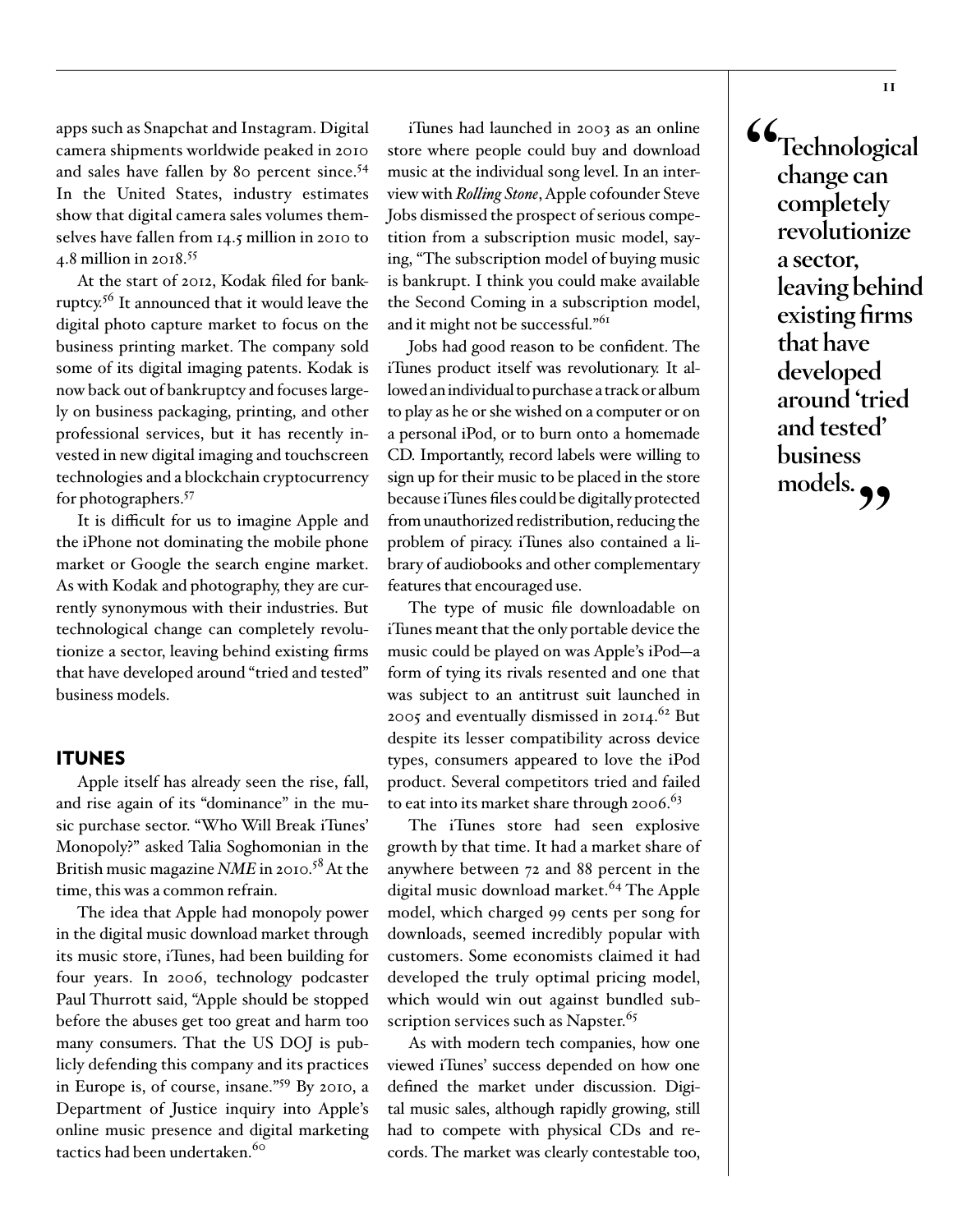**"Yet the history of iTunes shows that technological change itself can force unbundling."**

given that companies such as Rio and Creative Technologies and Dell had tried to launch rival MP3 players and eMusic, Napster, MSN Music, and Yahoo Music all ran rival song download stores with much smaller market shares.

But that didn't stop widespread concern about some of Apple's practices. French authorities objected to the bundling of the listening device (iPod) with the music store (iTunes).66 Similar concerns relating to this type of tying occur today. Apple is regularly lambasted by developers for disabling substitutes to the app store on the iPhone. Though Apple itself largely innovated the model, it is regularly asserted that this bundling and exclusivity gives it substantial power over sellers because of the high iPhone market share, allowing it to take a cut of developer revenue as an "unlawful monopoly."67

Yet the history of iTunes shows that technological change itself can force unbundling. In fact, 2010 was curious timing for an antitrust investigation into a potential monopoly of iTunes linked to the iPod. By that time, although iTunes sold 25 percent of all music in the United States, its market share for digital music sales had fallen slightly, to 70 percent. $^{68}$ This subsequently fell further to 64 percent by 2012.<sup>69</sup> A whole new form of disruption was well advanced through online streaming and subscription services such as Pandora and Spotify, and through people listening to music on smartphones.<sup>70</sup>

The subscription model now completely dominates the online music purchase market. In response to rival firms, Apple launched its own streaming service, Apple Music, in 2015. Though subsequently becoming the largest player in this market by U.S. monthly users, there's no sign of any impending monopoly. As of March 2018, Apple Music had 49.5 million monthly U.S. users, compared with Spotify's 47.7 million, Pandora's 36.8 million, SoundCloud's 34.2 million, and Google Play's 21.9 million.71 These products have been complemented by the rise of smart speakers, such as Amazon Echo and Google Home.

So dramatic has the change in the

industry been that by 2018, music streaming services contributed three-quarters of the total U.S. music industry revenue, if one tots up both premium subscription services and ad-supported revenue from sites such as YouTube. Digital downloads, which iTunes dominated, now make up just 11 percent of total music sales revenue; a collapse from 42 percent just five years before.<sup>72</sup> Revenue from physical product sales once again exceeds digital downloads (see Figure 4).

Last year there were widespread rumors that Apple would completely shut down iTunes sometime this year.73 People today listen to music on their phones and when they are on the move, and they want access to huge libraries of songs on demand. New technologies to deliver that and services to provide it completely overhauled the music purchase sector that iTunes had dominated.

# NETSCAPE AND INTERNET EXPLORER

Back in 1996, around 90 percent of internet users used variants of one internet browser: the Netscape Navigator.<sup>74</sup>

The company that launched that product the Mosaic Communications Corporation had developed the first browser using clickable buttons rather than text commands. This proved an incredibly popular innovation. Recognizing the potential for huge success, Mosaic released the first Netscape Navigator browser in December 1994. By August 1995, the company had launched a successful IPO. Users commonly referred to surfing the world wide web as "using Netscape." Cofounder Marc Andreessen appeared on the cover of *Time* under the heading, "The Golden Geeks."75 The company seemed unstoppable.

Yet by 2001, Netscape had a global market share of just 12 percent. It had been completely usurped by Microsoft's Internet Explorer (IE), which by then had a global browser market share of nearly 88 percent.<sup>76</sup> That interim period became retrospectively known as the "browser wars" as Microsoft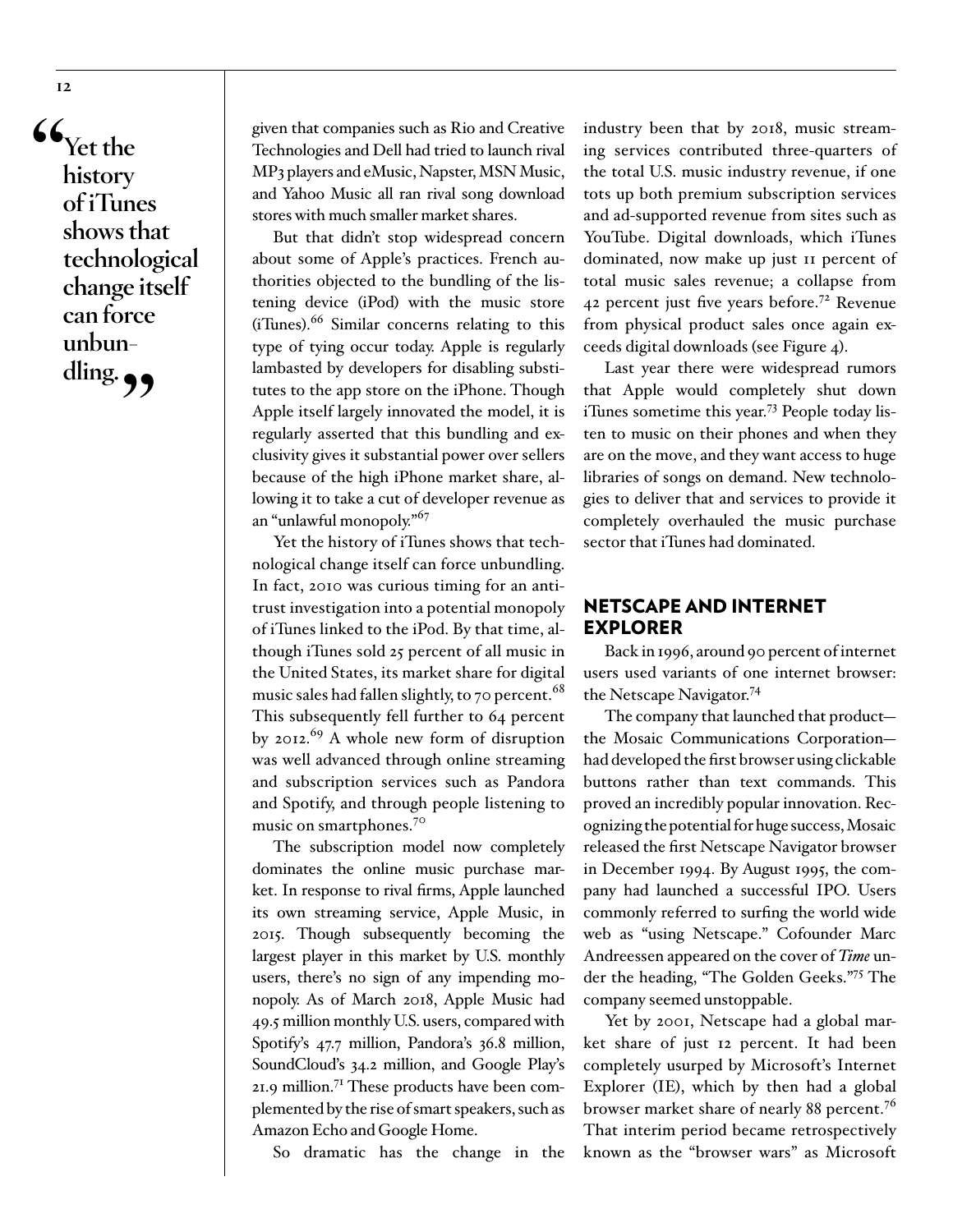

\*Physical products includes cassettes, LP/EPs, vinyl singles, cassette singles, other tapes, CDs, CD singles, DVD audio, SACDs, and physical music videos; permanent downloads includes downloaded albums, music videos, singles, Kiosk, ringtones and ringbacks, and other digital; subscription and ad-supported streaming includes paid subscription, limited tier paid subscription, on-demand streaming (ad-supported), other ad-supported streaming, and SoundExchange distributions; and other is synchonization royalties.

Source: RIAA, U.S. Sales Database.

and Netscape competed extensively to add features in developing a better product to capture the market.

Software giant Microsoft was ultimately able to invest more resources in its offering. In bundling IE into its Windows operating system, the company effectively had set a preinstalled default browser, which gave it a significant competitive edge over rivals whose products had to be downloaded or purchased and installed separately. The rising market share of IE earned Microsoft the attention of the Department of Justice's (DOJ) antitrust division by 1998. The DOJ charged the company with violating the Sherman Act for operating a monopoly and using supposedly

anti-competitive practices, not least by bundling IE with its Windows operating system.

Initially the DC District Court ordered the breakup of Microsoft into an operating system unit and a unit for other software. But by 2004, the DOJ and Microsoft had settled for the company having to disclose its application programming interfaces and protocols for three years. The last Netscape browser, Netscape Navigator 7, was released in 2003, at a time when IE still dominated.77

Today, the notion that continued dominance for Microsoft in the browser market was inevitable seems almost quaint. Yet even in 2006, experts such as Harvard Business School professor Pai-Ling Yin believed that sustained **"Today, the notion that continued dominance for Microsoft in the browser market was inevitable seems almost quaint."**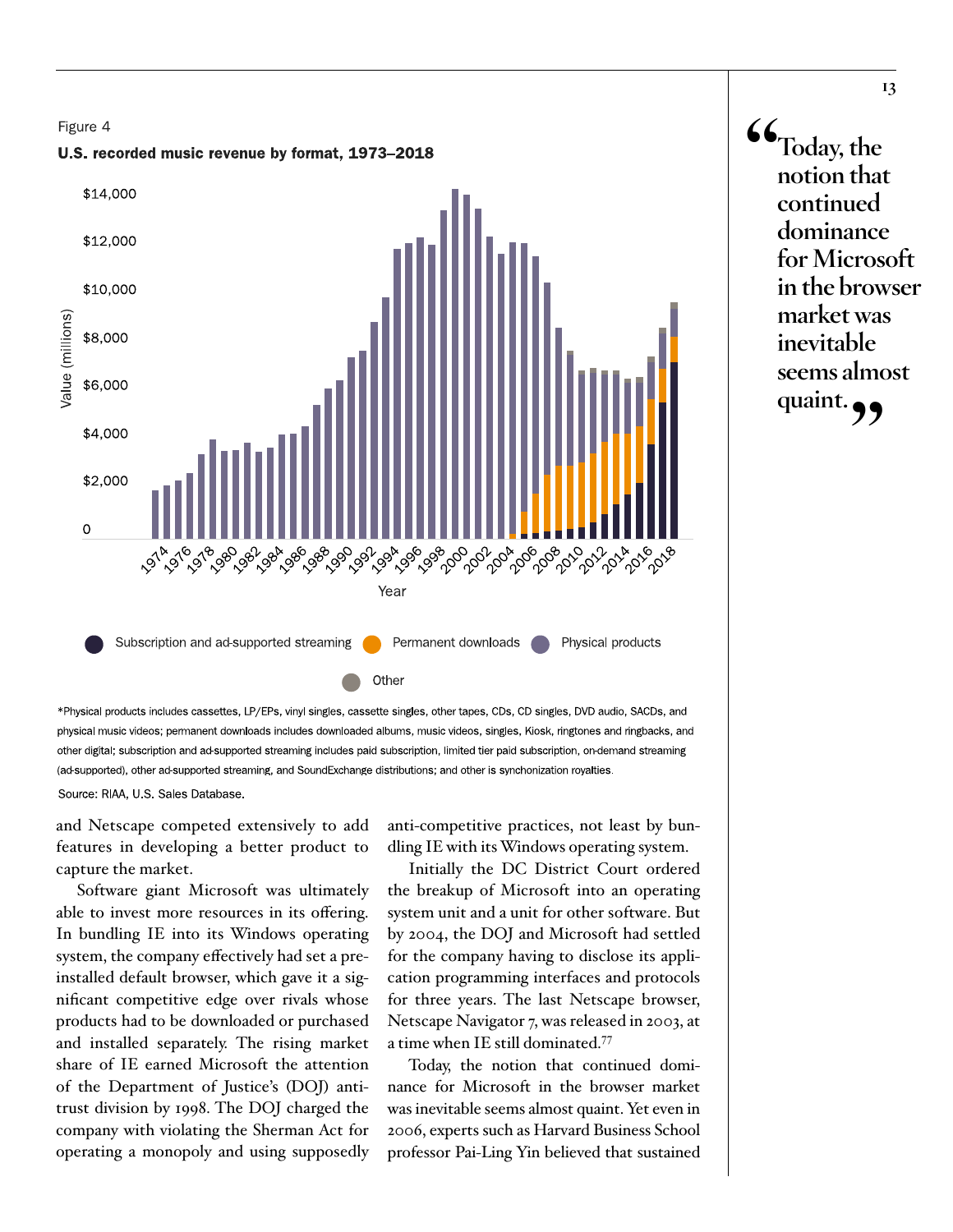**"The Netscape and IE examples suggest that sustained dominance based on product complementarity is not**  inevitable.

monopolization by the software giant in the browser market was likely. Her research, written with Timothy Bresnahan, had concluded that it was Microsoft's advantage in tying and distributing IE that had won the browser wars, rather than some technological superiority of the product. Crucially, they believed that Microsoft had launched IE just at the right time, with the explosion of the PC market increasing the importance of network effects in browsers and making it more difficult for other competitors to do to IE in the future what Microsoft had done to Netscape.78

In an interview for Harvard Business School's *Working Knowledge* series, Yin explained that a large "second-mover" into the browser market, such as Microsoft, had a window of opportunity to compete with Netscape in the mid-to-late 1990s because the market was still growing substantially. This allowed Microsoft to focus on winning new users rather than on switchers.<sup>79</sup> Through the complementary Windows operating system, Microsoft was able to establish itself as a default browser on PCs. This slowed the rise of Netscape and allowed Microsoft to obtain critical mass.

Yin thought it would be extraordinarily difficult to displace IE's market share in a mature mass market. Once IE had achieved dominance, companies chose to optimize their websites in IE, meaning that the user experience was worse for many major sites on alternative browsers. It was also costly for webmasters to write code for different types of browsers, leading them to focus on IE, which had more end users. These indirect network effects, thought Yin, therefore represented a large barrier to entry. When asked, "So Firefox and other new browsers, no matter that they have new features and refinements that IE lacks, remain at a competitive disadvantage?" Yin responded, "Game over."

But it wasn't "game over." In fact, it was from roughly 2006 onward that new competition in the browser market really took off. By July 2008, Mozilla Firefox had been eating into IE's market share in the desktop browser

market, as had Apple's Safari. Then Google Chrome was released. By the end of 2019 it is estimated that Chrome will have a global market share of close to 64 percent, followed by Safari with 15 percent, and IE with just 3 percent (see Figure 5 below).

By 2016, Microsoft had stopped offering support for Internet Explorer versions 7 through 10 on its operating systems. $80$  Late last year, it effectively announced it would cease developing its own browser technology, instead adopting the Chromium project, the technology that underpins Google Chrome.

How did Chrome become so dominant? As had Microsoft before it, Google had brand recognition and a complementary product, in this case its search engine, which allowed it access to users to encourage them to download Chrome. This gave it a clear path into the market and an opportunity to break down some of the network effects described above. Microsoft, in a comfortable and dominant position, saw little incentive to innovate, allowing Google the opportunity to develop a browser that was clean and integrated with the company's other services. Microsoft had rested on its laurels, and subsequently found itself behind the curve on cloud computing, mobile browsing, and collaborative browserbased software.

These days Google's web presence, including its presence in the browser and search engine markets, is a cause of much consternation. Yet the Netscape and IE examples suggest that sustained dominance based on product complementarity is not inevitable.

As former Mozilla chief technology officer Andreas Gal put it in 2017:

Browsers are what the Web looked like in the first decades of the Internet. Mobile disrupted the Web, but the Web embraced mobile and at the heart of most apps beats a lot of JavaScript and HTTPS and REST these days. The future Web will look yet again completely different. Much will survive, and some parts of it will get disrupted.<sup>81</sup>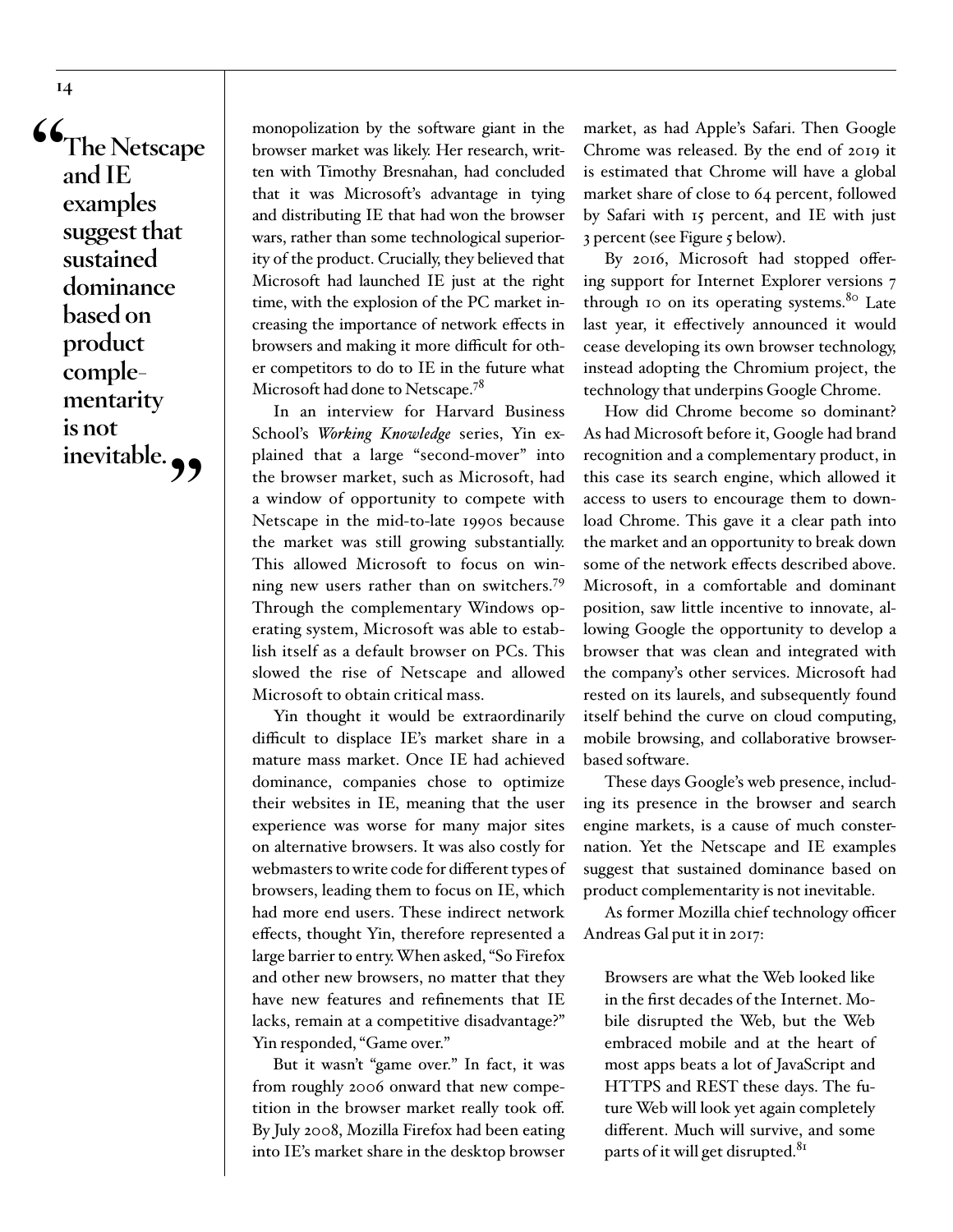



Browser market share worldwide, 2009–2019

Source: StatCounter GlobalStats, "Browser Market Share Worldwide, January 2009–April 2019," gs.statcounter.com.

# OTHER EXAMPLES

The case studies so far demonstrate that monopoly and technological fatalism are not new features of discussions about dominant businesses. In retail, social networks, mobile phones, cameras, music, and web browsing industries in which today's tech giants operate—companies assumed to have entrenched dominance have themselves been overwhelmed by the process of creative destruction Schumpeter described.

Nor are these cherry-picked stories. There are numerous other examples in related industries where the same dynamic prevailed:

• Xerox, for example, invented the first modern photocopier in 1960 and then

dominated the sector, with nearly 100 percent of the market in 1970.<sup>82</sup> So complete was the firm's dominance that photocopying informally became known as "xeroxing." In 1973, an antitrust complaint filed by a rival alleged that Xerox had violated the Sherman and Clayton Acts. $83$  A five-year struggle cost the company millions of dollars. But the eventual settlement came about just as IBM, Eastman-Kodak, Canon, Minolta, Ricoh, and others entered the market with smaller and cheaper machines, following the expiration of Xerox's patents. By 1976, Xerox's market share had fallen to 59 percent, and by 1978 it had fallen to  $54$  percent.<sup>84</sup> Since then, of course,

**"Monopoly and technological fatalism are not new features of discussions about dominant**  businesses.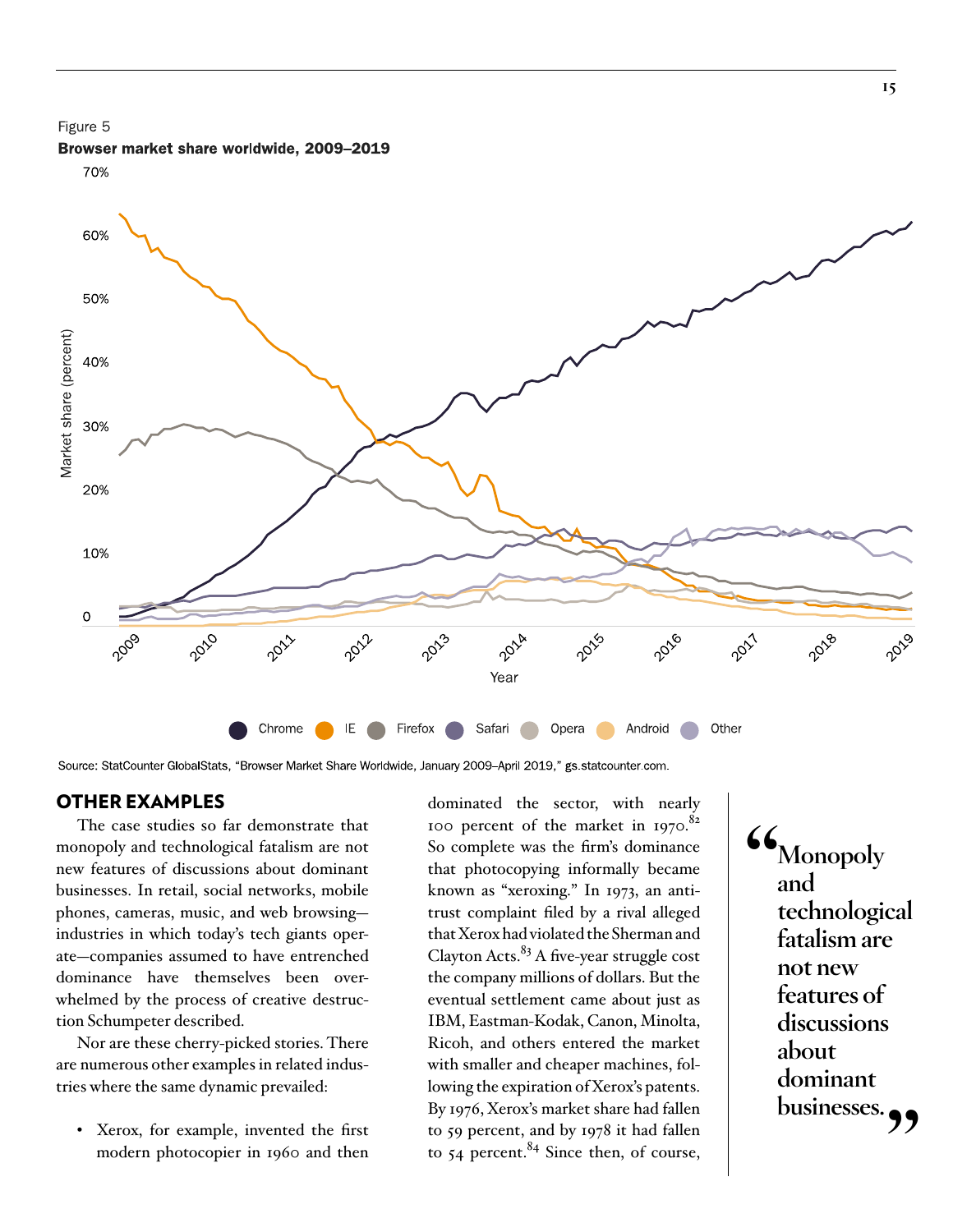**"AOL was thought to have a 'monopoly' in instant messaging at the turn of the millennium."**

the margins of competition in the industry have been disrupted again by digital copiers, home printers, computers, email, and instant cameras.

- Yahoo! used to dominate the search engine market. These days, a lot of people labor under the misapprehension that Google "invented" search. In fact, Google was the 35th search engine to enter the sector. Though the firm was founded in 1997, until 2000 Yahoo! was by far the most popular search engine, with around 34 percent of all unique search engine users in August 1997.<sup>85</sup> In 1998, *Fortune* wrote up "How Yahoo! Won the Search Wars."<sup>86</sup> Yet, by 2000 it was obvious that Google would overtake Yahoo! due to better technology that took account of cross-references and the popularity of pages for searching, unlike Yahoo!'s card catalogue–like system.<sup>87</sup> By June of that year, Yahoo! and Google had come to an agreement that Yahoo! would use Google's search results.<sup>88</sup> Google today is estimated to have 92 percent of the worldwide search engine market share, with Bing at 3 percent, and Yahoo! at just 2 percent (see Figure  $6$ .<sup>89</sup>
- AOL was thought to have a "monopoly" in instant messaging at the turn of the millennium, with an estimated 90 percent share of that market.<sup>90</sup> Despite Microsoft, Yahoo!, Tribal Voice, and iCast all developing their own services, network effects meant that the market tipped toward AOL's AIM. Other firms were greatly concerned by this: more than 40 companies asked the Federal Communications Commission to "encourage" AOL to make its network compatible with others as a condition for approving its merger with Time Warner.<sup>91</sup> As with firms such as Facebook today, a "free" service with extensive network effects was the cause of considerable consternation. But such fears were misplaced. We've since seen the rise and fall

of MSN Messenger and Myspace, which contained an instant messenger service. In 2008 Facebook Chat (later named Facebook Messenger) was launched; then later came WhatsApp, iMessage, GChat, WeChat, Snapchat, and Slack.<sup>92</sup> AIM simply got blown away by new forms of competition.

<sup>y</sup> IBM was the subject of a 13-year antitrust lawsuit that was ultimately dismissed "without merit" in 1982.93 Analysts debate the extent to which this focus on the company aided the entry of competitors into its markets. What is perhaps less well-known is that for two years between 1976 and 1978, the Federal Trade Commission investigated whether IBM had monopolized the "office typewriter industry" in making, purchasing, renting, and repairing office typewriters and parts.94 Ultimately, it decided to take no action. But that an investigation was even taking place shows the inherent danger of trying to forecast market trends. After all, it was around this time that personal computers were just taking off and with them word processors.

## **CONCLUSION**

Two important lessons can be drawn from the case studies presented here.

First, the predictions of unassailable market dominance that we hear in relation to today's tech giants, often explained by appeals to economic phenomena such as network effects, economies of scale, tying of products, or other cost barriers to entry, have been heard many times before in similar industries. The forecasts have proven ill-founded. The predictions of sustained dominance by Amazon, Google, Facebook, Apple, and others should therefore be taken with extreme skepticism. Yes, the nature of technologies and markets can result in one firm enjoying large market share, sometimes persistently. But this does not mean that the firm's dominant position will endure, or that the firm's

**16**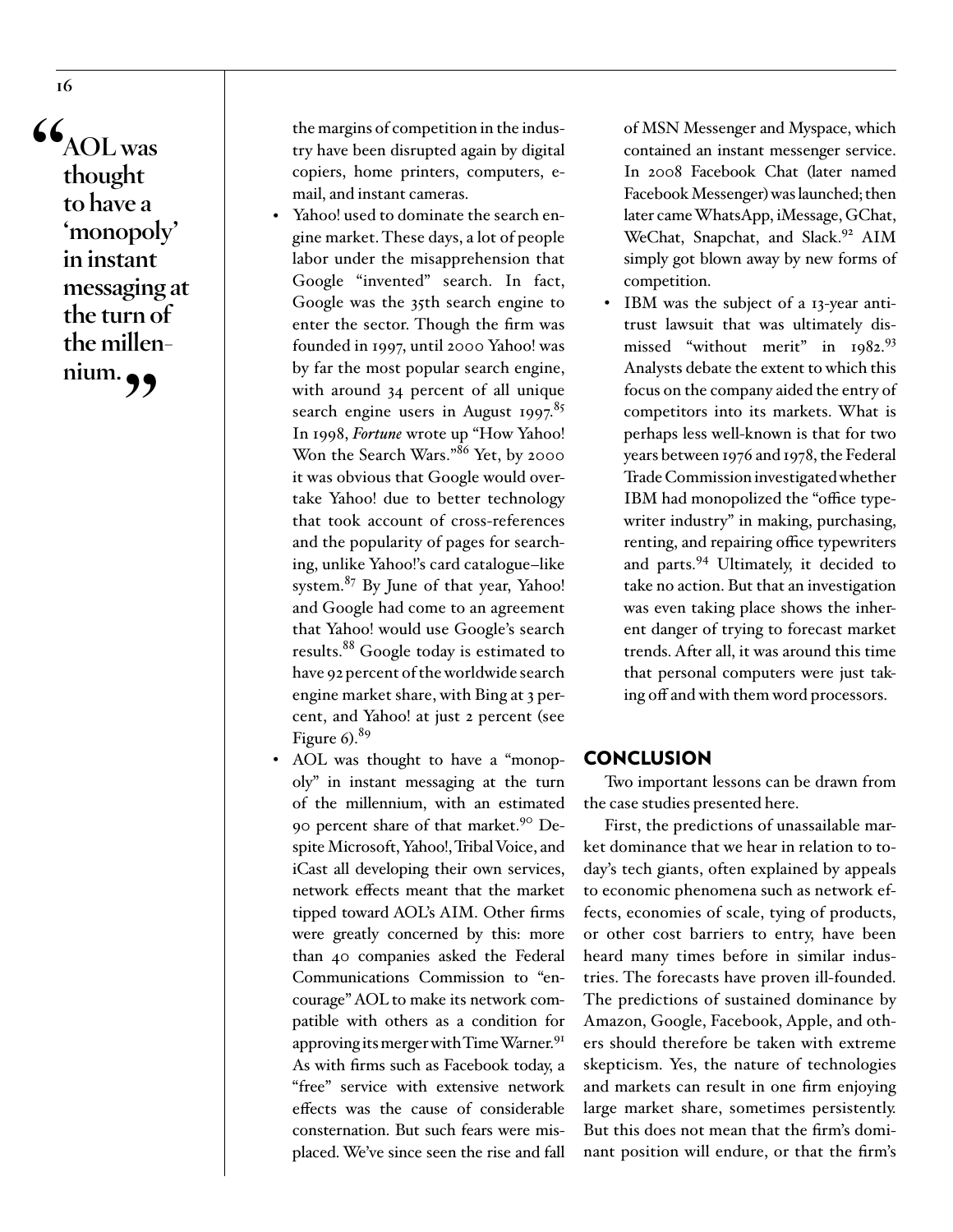



Source: Rufus Pollock, *Is Google the Next Microsoft? Competition, Welfare, and Regulation in Online Search*, Review of Network Economics, December 2010 for 2001 data; StatCounter, Search Engine Market Share Worldwide.

# Figure 6B Search engine market share worldwide, 2018



Source: Rufus Pollock, *Is Google the Next Microsoft? Competition, Welfare, and Regulation in Online Search*, Review of Network Economics, December 2010 for 2001 data; StatCounter, Search Engine Market Share Worldwide.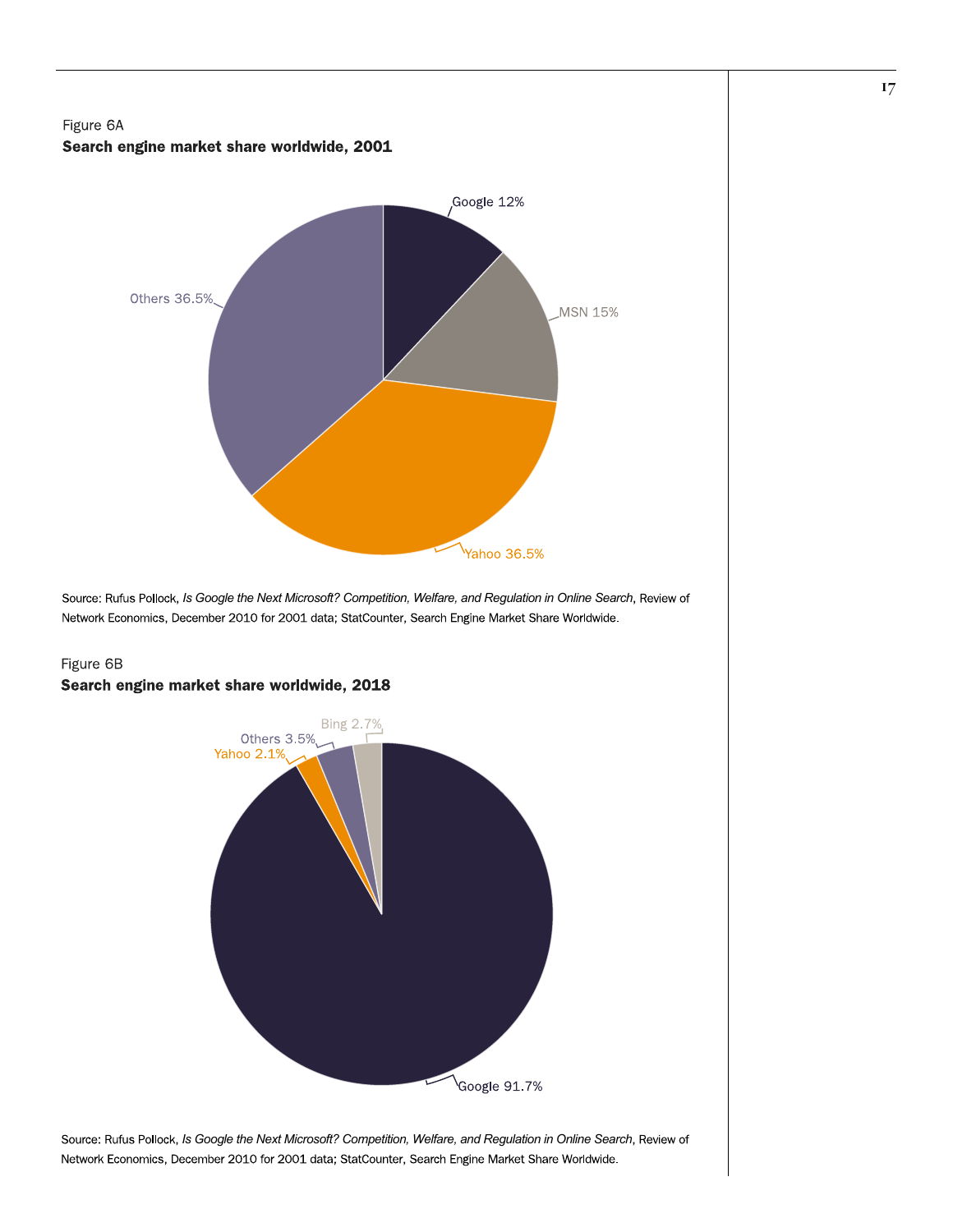**"Shaping antitrust policy to deal with highly speculative 'future harms' is likely to be a fool's**  errand.

dominance is bad for consumers—either now or in the future. As Schumpeter understood, the most important margin of competition in the long term is not having many firms deliver very similar products at a single point in time, but rather innovations that entirely change the type of products demanded.

Second, shaping antitrust policy to deal with highly speculative "future harms" is likely to be a fool's errand. It is almost impossible to predict market evolutions or technological transformations. But a host of commentators, lawyers, and economists try to do it anyway, often claiming that, left unimpeded by authorities, present companies have such an overwhelmingly dominant position that consumers are at risk

of higher prices and dramatic welfare costs through reduced innovation.

None of the above analysis suggests, of course, that the tech giants are incapable of anti-competitive behavior or harming consumer welfare. However, history serves as a warning that extrapolation of the future based upon the present could lead to wasteful lawsuits absorbing resources that could otherwise fund innovative products or product features. If today's monopoly fatalism leads to associated regulatory clampdowns too, such as treating incumbent firms as public utilities, it might even entrench existing positions and deter entry into sectors that over longer periods would otherwise be incredibly dynamic.95

# NOTES

1. For example, "Amazon is a monopoly, a product of this new and twisted Gilded Age" quoted from Ross Barkan, "Amazon's Retreat from New York Represents a Turning Point," *Guardian*, February 14, 2019; Ryan Cooper, "Google Is a Monopoly—and It's Crushing the Internet," *The Week*, April, 21 2017; David Meyer, "Why Facebook Is Impervious to Damage—and What's Needed to Rein It In," *Fortune*, January 31, 2019; and Denise Hearn, "Canadian, U.S. Regulators Asleep at the Switch as Monopolies Thrive," *Globe and Mail*, February 25, 2019.

2. The five—Apple, Amazon.com, Alphabet (which owns Google), Microsoft, and Facebook—were the five largest companies in the world by market value in 2018 (in billions of U.S. dollars) according to Statista, "The 100 Largest Companies in the World by Market Value in 2018."

3. Ryan Bourne, "Every Day, We Vote with Our Clicks That We Value Facebook," City A.M., February 5, 2019; and Erik Brynjolfsson et al., "GDP-B: Accounting for the Value of New and Free Goods in the Digital Economy," NBER Working Paper No. 25695, March 2019.

4. David Evans, "Why the Dynamics of Competition for Online Platforms Leads to Sleepless Nights, But Not Sleepy

Monopolies," SSRN (website), August 23, 2017.

5. Jason Furman et al., "Unlocking Digital Competition: Report of the Digital Competition Expert Panel," HM Treasury, United Kingdom, March 2019, [https://assets.publishing.service.gov.uk/](https://assets.publishing.service.gov.uk/government/uploads/system/uploads/attachment_data/file/785547/unlocking_digital_competition_furman_review_web.pdf) [government/uploads/system/uploads/attachment\\_data/file/785547/](https://assets.publishing.service.gov.uk/government/uploads/system/uploads/attachment_data/file/785547/unlocking_digital_competition_furman_review_web.pdf) [unlocking\\_digital\\_competition\\_furman\\_review\\_web.pdf.](https://assets.publishing.service.gov.uk/government/uploads/system/uploads/attachment_data/file/785547/unlocking_digital_competition_furman_review_web.pdf)

6. Strategy&, 2018 Global Innovation 1000 Study, PricewaterhouseCoopers.

7. Nicolas Petit, "Technology Giants, the Moligopoly Hypothezis and Holistic Competition: A Primer," SSRN (website), October 20, 2016.

8. Jill Sundie, Betsy Gelb, and Darren Bush, "Economic Reality vs. Consumer Perceptions of Monopoly," *Journal of Public Policy & Marketing* 27, no. 2 (Fall 2008): 178–81.

9. Lina Khan, "Amazon's Anti-Trust Paradox," *Yale Law Journal* 126, no. 3, Note (January 2017): 710–805.

10. Furman et al., "Unlocking Digital Competition: Report of the Digital Competition Expert Panel."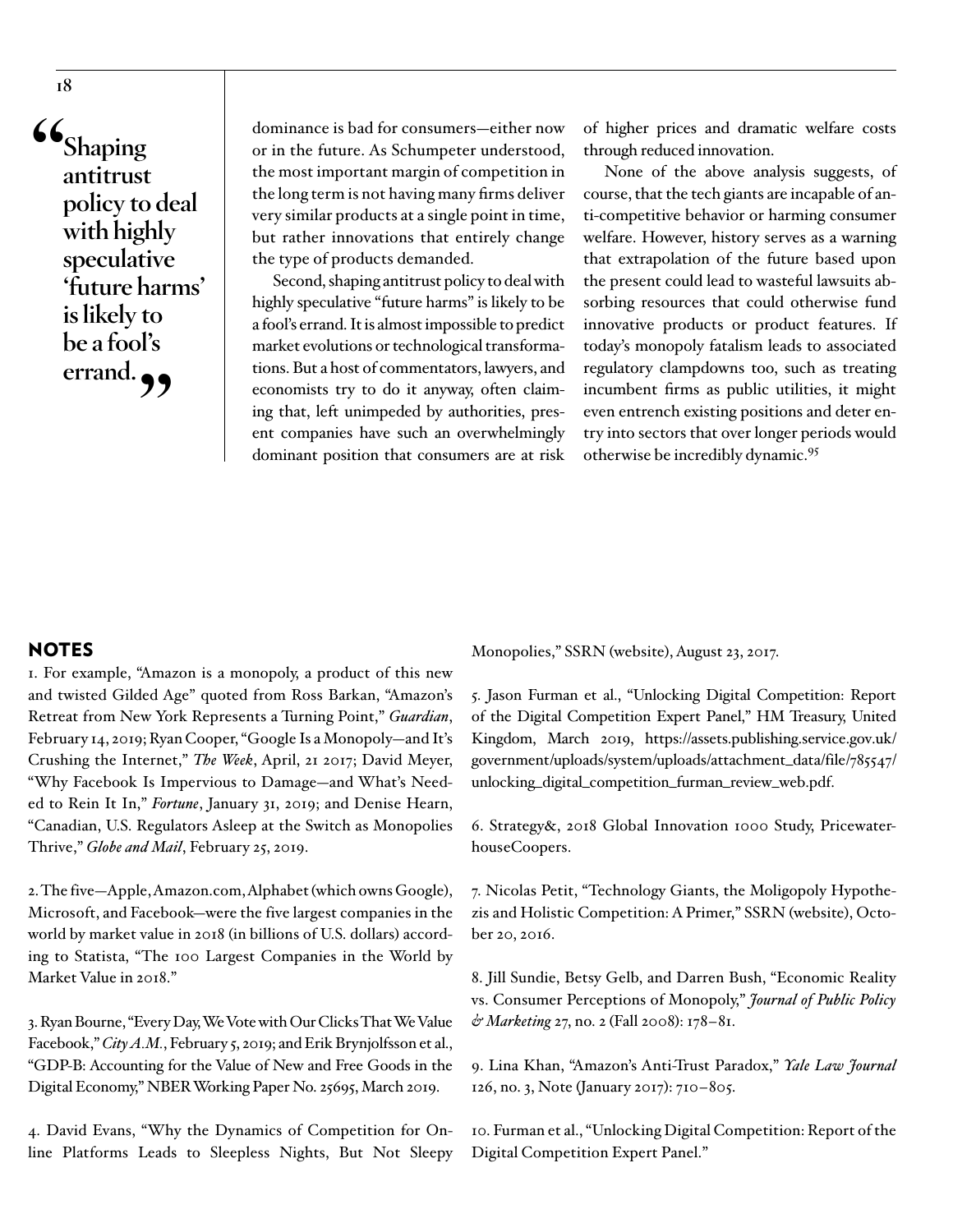11. Joshua Wright et al., "Requiem for a Paradox: The Dubious Rise and Inevitable Fall of Hipster Anti-Trust," George Mason Law & Economics Research Paper No. 18-29, *Arizona State Law Journal*, 2019.

12. Joseph A. Schumpeter, *Can Capitalism Survive? Creative Destruction and the Global Economy* (New York: Harper Perennial, 2009). Originally published as *Capitalism, Socialism, and Democracy*.

13. Schumpeter, *Can Capitalism Survive? Creative Destruction and the Global Economy*, p. 45.

14. [Dirk Auer and Nicolas Petit, "Two Systems of Belief about](https://www.cato.org/cato-journal/winter-2019/two-systems-belief-about-monopoly-press-vs-antitrust) [Monopoly: The Press vs. Anti-Trust,"](https://www.cato.org/cato-journal/winter-2019/two-systems-belief-about-monopoly-press-vs-antitrust) *Cato Journal* 39, no. 1 [\(Winter 2019\).](https://www.cato.org/cato-journal/winter-2019/two-systems-belief-about-monopoly-press-vs-antitrust)

15. Timothy Muris and Jonathan Nuechterlein, "Anti-Trust in the Internet Era: The Legacy of *United States v. A&P*," George Mason Law & Economics Research Paper No. 18-15, May 29, 2018.

16. R. S. Tedlow, *New and Improved: The Story of Mass Marketing in America* (New York: Basic Books, 1990).

17. Marc Levinson, "Monopoly in Chains: Anti-Trust and the Great A&P," *CPI Anti-Trust Chronicle* 12 (2011).

18. Paul Ellickson, "The Evolution of the Supermarket Industry: From A&P to Walmart," chapter 15, in *Handbook on the Economics of Retail and Distribution* (Cheltenham: Edward Elgar Publishing, 2011), pp. 368–91.

19. Aaron Hardy Ulm, "Chain-Store 'Issue' Arises: Retailer and Wholesaler Seeking Government Aid in Struggle against 'Menace," *Barron's*, June 4, 1928.

20. Arundel Cotter, "Legislating against the Consumer: Price-Fixing Laws Raise Retail Prices—Threat of New Patman Bill," *Barron's*, January 9, 1939; and Thomas V. DiBacco, "Depression Tale: Putting the Chain Stores in a Cage," *Wall Street Journal*, March 5, 1985.

21. "A.&P. Defends Variations in Prices between Cities," *Wall Street Journal*, May 2, 1940.

22. "A.&P. Decision," *Washington Post*, October 3, 1946.

23. "A&P Ad Puts Anti-Trust Case before Public," *Los Angeles* 

*Times*, September 21, 1949.

24. "A.&P. Files for Bankruptcy," *New York Times*, December 12, 2010; and "A&P Grocery Chain Files for Bankruptcy Again," *USA Today*, July 20, 2015.

25. Victor Keegan, "Will MySpace Ever Lose Its Monopoly?," *Guardian*, February 8, 2007.

26. John Barrett, "MySpace Is a Natural Monopoly," *Tech News World*, January 17, 2007.

27. Stefanie Olsen, "Google's Antisocial Downside," CNET.com, December 19, 2006.

28. Josh Catone, "Hitwise: MySpace Takes 3/4ths of US Social Network Traffic," Readwrite.com, May 6, 2008.

29. Jasper Jackson, "Time Inc. Buys What Is Left of MySpace for Its User Data," *Guardian*, February 11, 2016.

30. *Liveuniverse, Inc. v. Myspace, Inc.*, 304 Fed. Appx. 554 (9th Cir. 2008).

31. Michael Arrington, "Facebook No Longer the Second Largest Social Network," *TechCrunch*, 2008.

32. "The Rise and Fall of MySpace," *Financial Times*, December 4, 2009.

33. Jeremy Barr, "Does MySpace Have Any Distribution Juice Left for Publishers?," *AdAge*, April 28, 2016.

34. Martin Armstrong, "Myspace Isn't Dead," Statista, March 18, 2019, [https://www.statista.com/chart/17392/myspace-global](https://www.statista.com/chart/17392/myspace-global-traffic/)[traffic/.](https://www.statista.com/chart/17392/myspace-global-traffic/)

35. Zoe Kleinman, "MySpace Admits Losing 12 Years' Worth of Music Uploads," BBC, March 18, 2019.

36. According to data on StatCounter, in March 2019 Apple had a market share of just under 55 percent in the mobile vendor market, with Samsung a distant second with 24 percent. [http://gs.statcounter.com/vendor-market-share/mobile/united](http://gs.statcounter.com/vendor-market-share/mobile/united-states-of-america)[states-of-america.](http://gs.statcounter.com/vendor-market-share/mobile/united-states-of-america)

37. Nick Whigham, "How Some of the Once Unstoppable Tech Giants of Yesteryear Met Their Demise," news.com.au,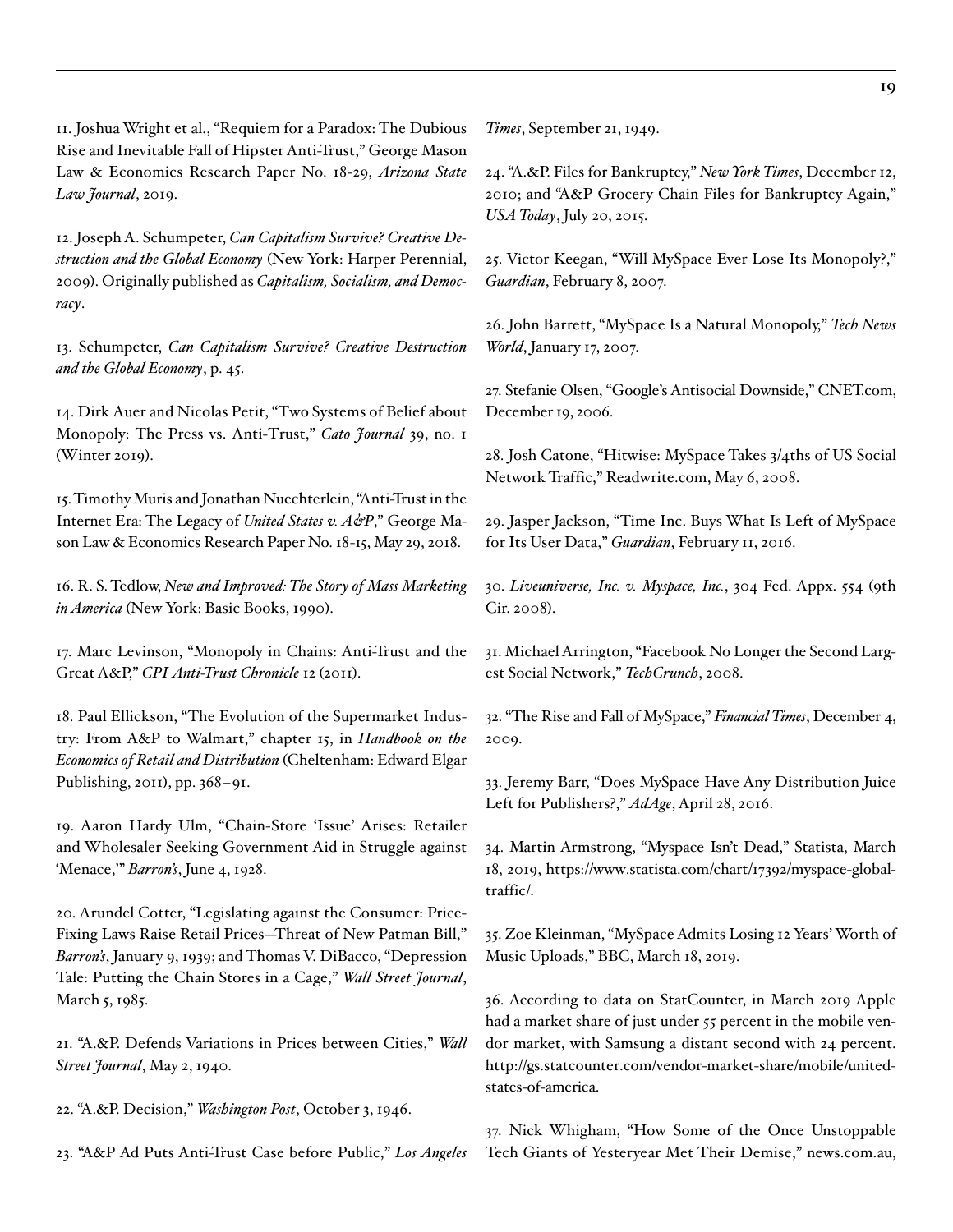November 20, 2017; and Bruce Upbin, "The Next Billion," *Forbes*, October 26, 2007.

38. Tony Smith, "Nokia Grabs 40% of Phone Market for First Time," *The Register*, January 24, 2008; and Phil Goldstein, "Report: Nokia's Smartphone Market Share Dropping," Fierce-Wireless, March 11, 2009.

39. Jack Ewing, "Nokia Rockets Past Rivals," *Der Spiegel*, January 25, 2008.

40. Yves Doz, "The Strategic Decisions That Caused Nokia's Failure," Insead (website), November 23, 2017.

41. Doz, "The Strategic Decisions That Caused Nokia's Failure."

42. "Why Did Nokia Fail and What Can You Learn from It?," Brand Minds, Medium, July 23, 2018.

43. Statista, "Global Market Share Held by Leading Smartphone Vendors from 4th Quarter 2009 to 4th Quarter 2018."

44. James Surowiecki, "Where Nokia Went Wrong," *New Yorker*, September 3, 2013.

45. "Kodak Moment," Wiktionary.org.

46. Henry C. Lucas, Jr., *The Search for Survival: Lessons from Disruptive Technologies* (Santa Barbara, CA: Praeger, 2012).

47. "A Kodak Monopoly," *Time*, May 12, 1923.

48. "U.S. Jury Finds a Kodak Monopoly in Amateur Photography Business," *New York Times*, January 22, 1978.

49. Dave Lehmkuhl et al., "Kodak: The Challenge of Consumer Digital Cameras," University of Michigan Business School.

50. Jordan Crook, "What Happened to Kodak's Moment?," *TechCrunch*, 2012.

51. Michael Hiltzik, "Kodak's Long Fade to Black," *Los Angeles Times*, December 4, 2011.

52. Lehmkuhl et al., "Kodak: The Challenge of Consumer Digital Cameras."

53. Lucas, *The Search for Survival: Lessons from Disruptive* 

*Technologies*.

54. Felix Richter, "Digital Camera Sales Dropped 84% since 2010," Statista, February 13, 2019.

55. Statista, "Digital Cameras," [https://www.statista.com/](https://www.statista.com/outlook/15010400/109/digital-cameras/united-states#market-arpu) [outlook/15010400/109/digital-cameras/united-states#market](https://www.statista.com/outlook/15010400/109/digital-cameras/united-states#market-arpu)[arpu.](https://www.statista.com/outlook/15010400/109/digital-cameras/united-states#market-arpu)

56. Michael J. De La Merced, "Eastman Kodak Files for Bankruptcy," *New York Times*, January 19, 2012.

57. Quentin Hardy, "At Kodak, Clinging to a Future beyond Film," *New York Times*, March 20, 2015.

58. Talia Soghomonian, "Who Will Break iTunes' Monopoly?," NME.com, May 28, 2010.

59. Daniel Eran, "Myth 4: The iTunes Monopoly Myth," *Roughly Drafted* (blog), December 30, 2006.

60. Brad Stone, "Apple Is Said to Face Inquiry about Online Music," *New York Times*, May 25, 2010.

61. Jeff Goodell, "Steve Jobs: Rolling Stone's 2003 Interview," *Rolling Stone*, October 6, 2011.

62. Christian de Looper, "History of the Apple iPod Anti-Trust Case," *Tech Times*, December 19, 2014; and Dominic Timms, "Apple iPod and iTunes Accused of Music Monopoly," *Guardian*, January 6, 2005.

63. Rachel Rosmaren, "IPod Killers That Didn't," *Forbes*, October 23, 2006.

64. Devin Leonard, "Rockin' Along in the Shadow of iTunes," *Fortune*, February 13, 2007; and Paul Boutin, "Live from the Steve Jobs Keynote—'It's Showtime,'" ("And the higher figure of 88% came from Steve Jobs' mouth himself in a Keynote speech"), Engadget.com, September 12, 2006.

65. Albert Lin, "Understanding the Market for Digital Music," *Stanford Undergraduate Research Journal* 4 (Spring 2005): 50–56.

66. Sundie, Gelb, and Bush, "Economic Reality vs. Consumer Perceptions of Monopoly."

67. Harrison McAvoy, "Developers Are Our Best Bet to Stop

**20**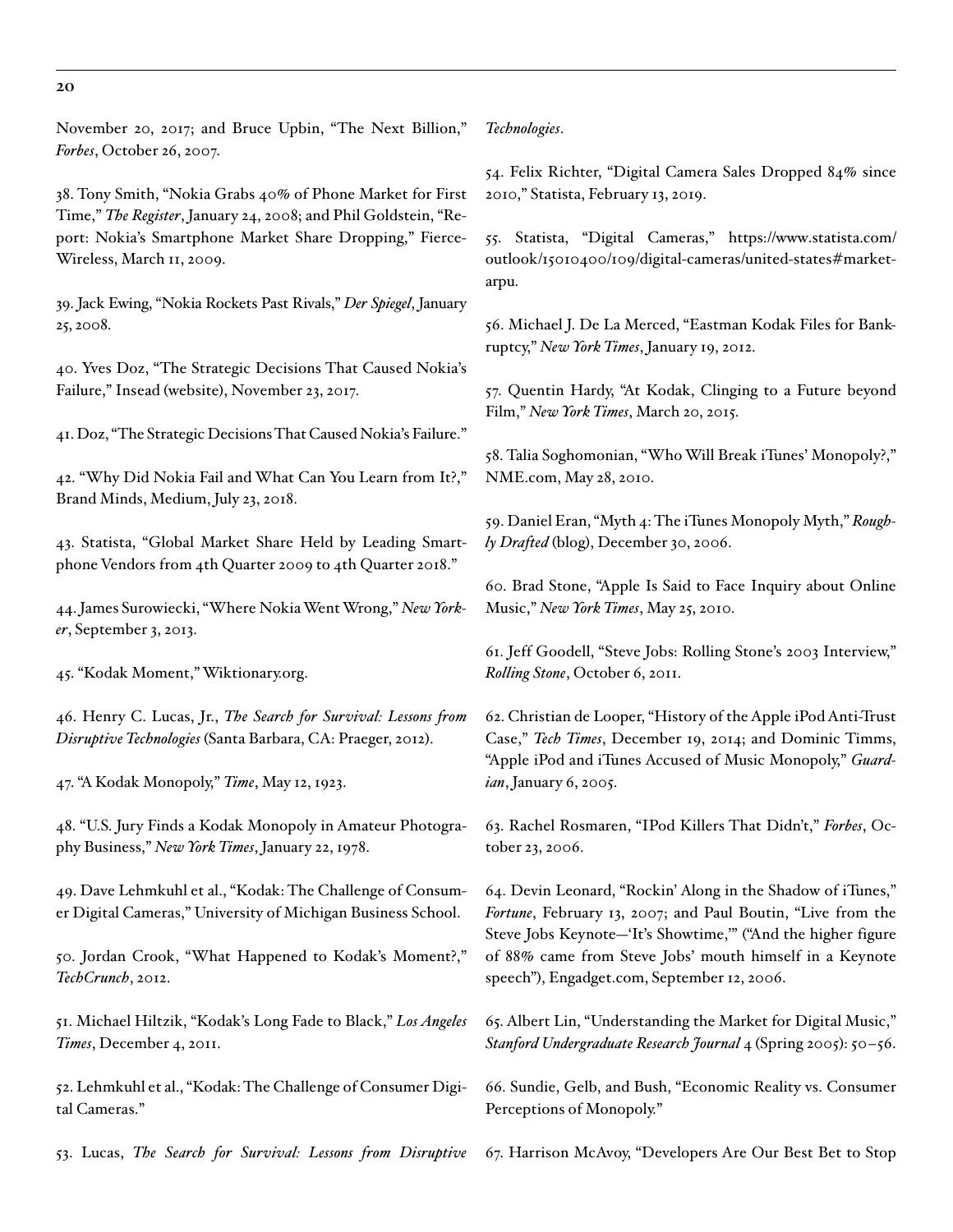Apple's App Store Monopoly," Next Web, February 23, 2019.

68. NPD Group, "Amazon Ties Walmart as Second-Ranked U.S. Music Retailer, behind Industry-Leader iTunes," press release, May 26, 2010.

69. NPD Group, "iTunes Continues to Dominate Music Retailing, But Nearly 60 Percent of iTunes Music Buyers Also Use Pandora," press release, September 18, 2012.

70. NPD Group, "Streaming Music Is Gaining on Traditional Radio among Younger Music Listeners," press release, April 2, 2013.

71. Statista, "Most Popular Music Streaming Services in the United States as of March 2018, by Monthly Users (in Millions)."

72. Joshua P. Friedlander and Matthew Bass, "2018 RIAA Shipment & Revenue Statistics," Recording Industry Association of America, 2019.

73. Paul Resnikoff, "Apple Is Shutting Down iTunes Music Downloads on March 31, 2019, Sources Say," *Digital Music News*, April 6, 2018; and Dion Dassanayake, "iTunes Is NOT Shutting Down—Apple Rubbishes Rumours That It Will Scrap Music Player," *Daily and Sunday Express*, April 14, 2018.

74. John Naughton, "Netscape: The Web Browser That Came Back to Haunt Microsoft," *Guardian*, March 22, 2015; and Ed Kubaitis, "Browser Statistics for April 1996," Engineering Workstations, University of Illinois at Urbana-Champaign.

75. James Collins, "Netscape's Marc Andreessen," *Time*, February 19, 1996.

76. "Microsoft's Share of Browser Market Continues to Rise: Now More Than 87 Percent," WebSideStory, accessed with the Internet Archive.

77. "Firefox's Share of Browsers Market Grows 34 Percent in One Month, According to WebSideStory," press release, December 13, 2004.

78. Timothy F. Bresnahan and Pai-Ling Yin, "Economic and Technical Drivers of Technology Choice: Browsers," Harvard Business School Working Knowledge, August 12, 2005.

79. Sara Grant, "Lessons from the Browser Wars," Harvard Business School Working Knowledge, April 10, 2006.

80. Klint Finley, "The Sorry Legacy of Internet Explorer," *Wired*, January 12, 2016.

81. Andreas Gal, "Chrome Won," AndreasGal.com, May 25, 2017.

82. Victor K. McElheny, "Xerox Fights to Stay Ahead in the Copier Field," *New York Times*, February 21, 1977.

83. *SCM Corp. v. Xerox Corp*., 463 F. Supp. 983 (D. Conn. 1978).

84. Larry Schweikart, *The Entrepreneurial Adventure: A History of Business in the United States* (Cengage Learning, 1999).

85. Neil Gandal, "The Dynamics of Competition in the Internet Search Engine Market," UC Berkeley Center for Competition Policy Working Paper No. CPC01-17, February 19, 2004.

86. Randall E. Stross, "How Yahoo! Won the Search Wars," *Fortune*, March 2, 1998.

87. Gil Press, "Why Yahoo Lost and Google Won," *Forbes*, July 26, 2016.

88. "Yahoo! Selects Google as Its Default Search Engine Provider," press release, Google, June 26, 2000.

89. Search Engine Market Share for United States of America, StatCounter Global: [http://gs.statcounter.com/search-engine](http://gs.statcounter.com/search-engine-market-share/all/united-states-of-america)[market-share/all/united-states-of-america](http://gs.statcounter.com/search-engine-market-share/all/united-states-of-america).

90. Joe Salkowski, "AOL May Also Have Monopoly," *Chicago Tribune*, June 19, 2000.

91. "AOL's Instant Messaging Monopoly?," editorial, *Wired*, December 26, 2000.

92. Jeff Desjardins, "The Evolution of Instant Messaging," VisualCapitalist.com, November 17, 2016.

93. [Alan Reynolds, "The Return of Anti-Trust?,"](https://object.cato.org/sites/cato.org/files/serials/files/regulation/2018/3/regulation-v41n1-8-updated.pdf) *Regulation* 41, [no. 1 \(Spring 2018\): 24–30.](https://object.cato.org/sites/cato.org/files/serials/files/regulation/2018/3/regulation-v41n1-8-updated.pdf)

94. Agis Salpukas, "I.B.M. Says F.T.C. Has Ended Its Typewriter Monopoly Study," *New York Times*, February 3, 1978.

95. Elizabeth Warren, "Here's How We Can Break Up Big Tech," *Medium Business*, March 8, 2019.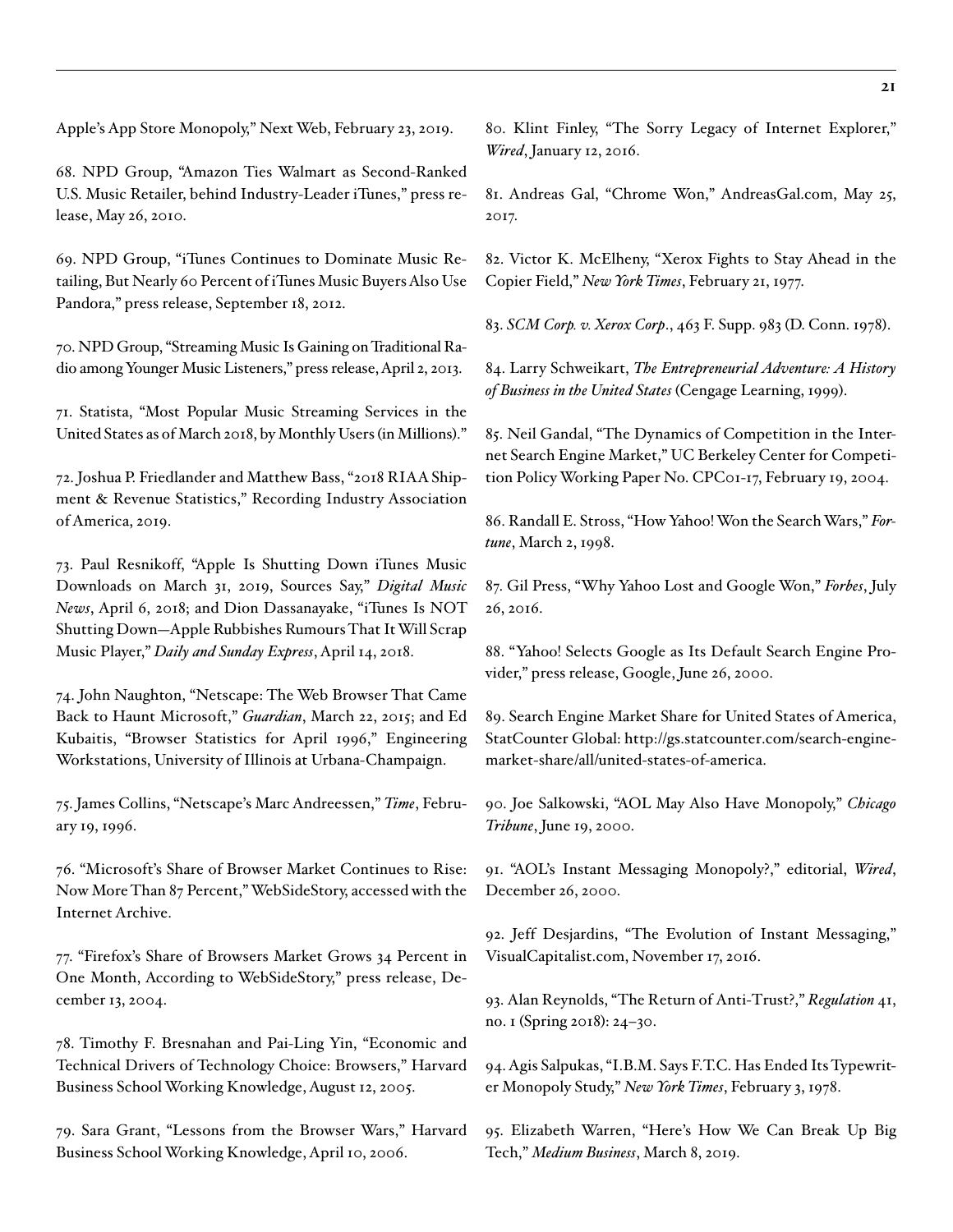# RELATED PUBLICATIONS FROM THE CATO INSTITUTE

**Making Sense of the Minimum Wage: A Roadmap for Navigating Recent Research** by Jeffrey Clemens, Policy Analysis no. 867 (May 14, 2019)

**Why the Government Should Not Regulate Content Moderation of Social Media** by John Samples, Policy Analysis no. 865 (April 9, 2019)

**Diverging Trends in National and Local Concentration** by Esteban Rossi-Hansberg, Pierre-Daniel Sarte, and Nicholas Trachter, Research Briefs in Economic Policy no. 151 (February 20, 2019)

**How 'Market Failure' Arguments Lead to Misguided Policy** by Ryan Bourne, Policy Analysis no. 863 (January 22, 2019)

**Shops and the City: Evidence on Local Externalities and Local Government Policy from Big-Box Bankruptcies** by Daniel Shoag and Stan Veuger, Research Briefs in Economic Policy no. 92 (December 13, 2017)

**What to Do about the Emerging Threat of Censorship Creep on the Internet** by Danielle Keats Citron, Policy Analysis no. 828 (November 28, 2017)

**The Internet, Political Polarization, and the 2016 Election** by Levi Boxell, Matthew Gentzkow, and Jesse M. Shapiro, Research Briefs in Economic Policy no. 88 (November 1, 2017)

**Accounting for Rising Corporate Profits: Intangibles or Regulatory Rents?** by James Bessen, Research Briefs in Economic Policy no. 60 (September 21, 2016)

**Antitrust Enforcement in the Obama Administration's First Term: A Regulatory Approach** by William F. Shughart II and Diana W. Thomas, Policy Analysis no. 739 (October 22, 2013)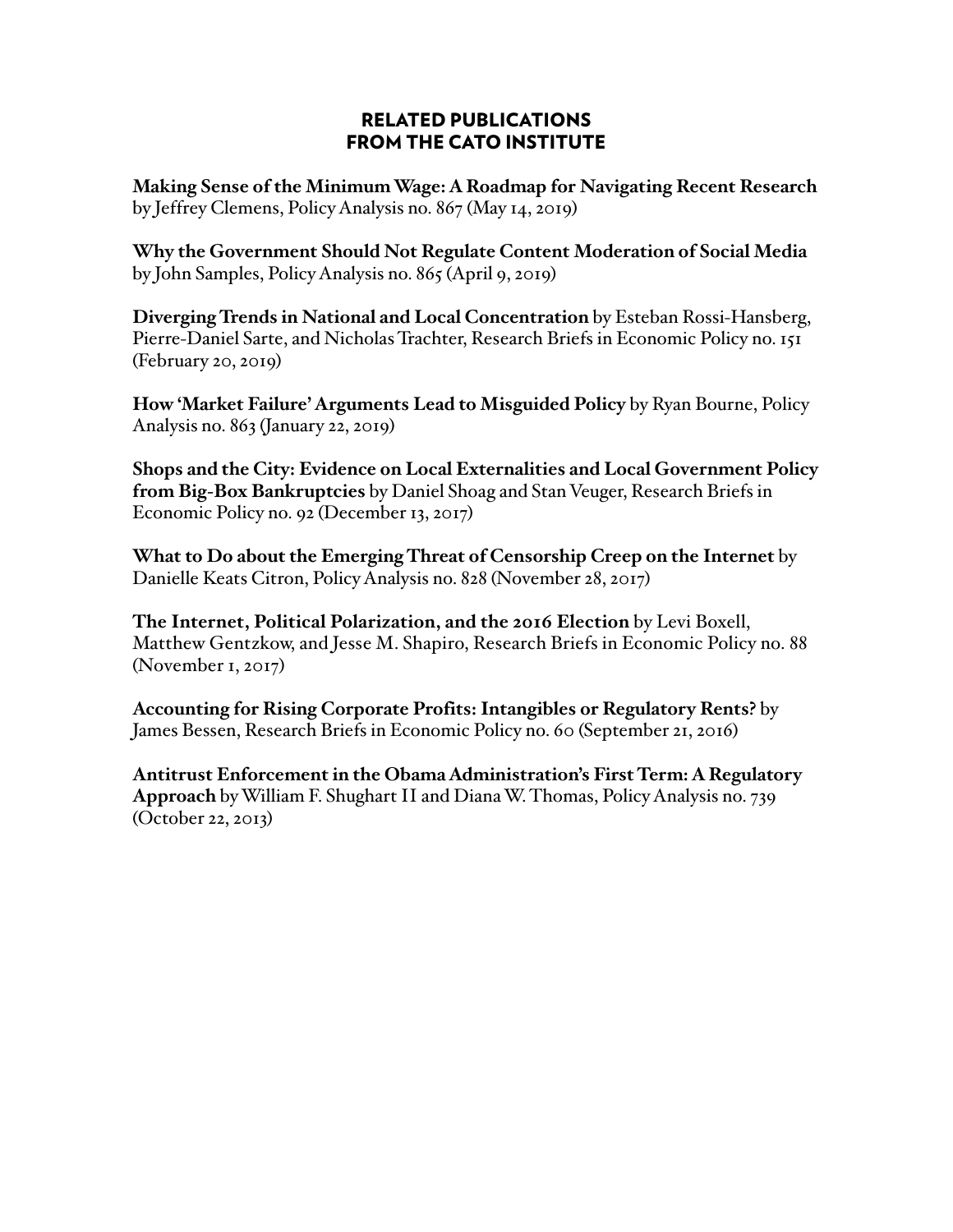# RECENT STUDIES IN THE CATO INSTITUTE POLICY ANALYSIS SERIES

- **871. Unplugging the Third Rail: Choices for Affordable Medicare** by John F. Early (June 6, 2019)
- **870. Principles for the 2020 Surface Transportation Reauthorization** by Randal O'Toole (June 4, 2019)
- **869. A Reform Agenda for the Next Indian Government** by Swaminathan S. Anklesaria Aiyar (May 21, 2019)
- **868. Restoring Responsible Government by Cutting Federal Aid to the States** by Chris Edwards (May 20, 2019)
- **867. Making Sense of the Minimum Wage: A Roadmap for Navigating Recent Research** by Jeffrey Clemens (May 14, 2019)
- **866. Terrorists by Immigration Status and Nationality: A Risk Analysis, 1975– 2017** by Alex Nowrasteh (May 7, 2019)
- **865. Why the Government Should Not Regulate Content Moderation of Social Media** by John Samples (April 9, 2019)
- **864. Overdosing on Regulation: How Government Caused the Opioid Epidemic** by Jeffrey Miron, Greg Sollenberger, and Laura Nicolae (February 14, 2019)
- **863. How "Market Failure" Arguments Lead to Misguided Policy** by Ryan Bourne (January 22, 2019)
- **862. The Myth of the Cyber Offense: The Case for Restraint** by Brandon Valeriano and Benjamin Jensen (January 15, 2019)
- **861. The Case for an Immigration Tariff: How to Create a Price-Based Visa Category** by Alex Nowrasteh (January 8, 2019)
- **860. How Legalizing Marijuana Is Securing the Border: The Border Wall, Drug Smuggling, and Lessons for Immigration Policy** by David Bier (December 19, 2018)
- **859. How Markets Empower Women: Innovation and Market Participation Transform Women's Lives for the Better** by Chelsea Follett (December 17, 2018)
- **858. Harm Reduction: Shifting from a War on Drugs to a War on Drug-Related Deaths** by Jeffrey A. Singer (December 13, 2018)